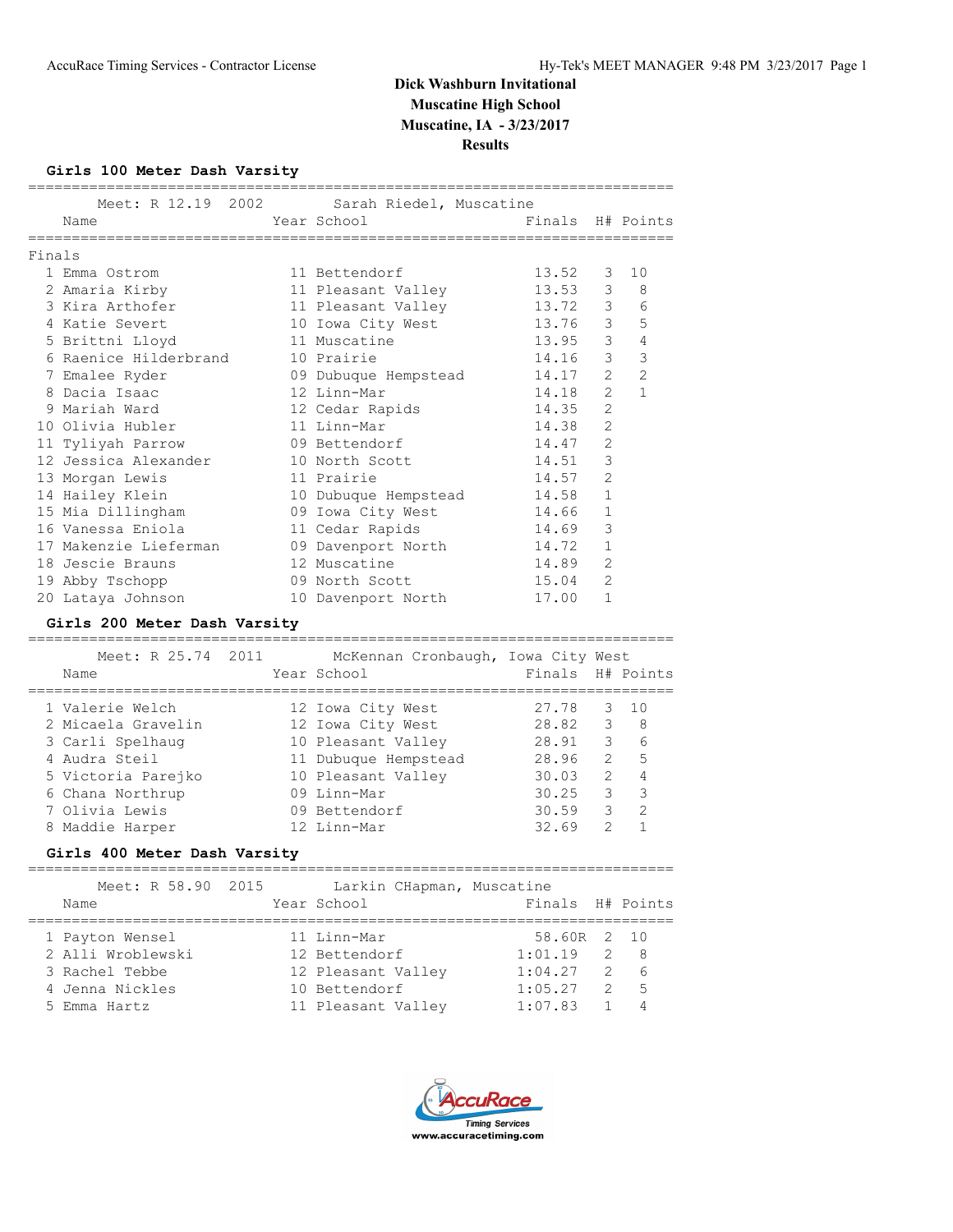#### **....Girls 400 Meter Dash Varsity**

| 6 Emma Coates     | 09 Dubuque Hempstead | 1:08.49 | 2            | 3 |
|-------------------|----------------------|---------|--------------|---|
| 7 Audra Steil     | 11 Dubuque Hempstead | 1:10.32 | 2            | 2 |
| 8 Cassidy Kline   | 09 Prairie           | 1:10.63 | 2            |   |
| 9 Josie Lindle    | 09 North Scott       | 1:11.61 | 2            |   |
| 10 Maddie Harper  | 12 Linn-Mar          | 1:11.87 |              |   |
| 11 Camryn Hanson  | 09 North Scott       | 1:12.35 | $\mathbf{1}$ |   |
| 12 Jada Coleman   | 10 Davenport North   | 1:12.70 | $\mathbf{1}$ |   |
| 13 Celia Daniels  | 09 Iowa City West    | 1:13.74 |              |   |
| 14 Elisa Abram    | 12 Iowa City West    | 1:14.70 | 1            |   |
| 15 Lataya Johnson | 10 Davenport North   | 1:32.83 |              |   |
|                   |                      |         |              |   |

#### **Girls 800 Meter Run Varsity**

==========================================================================

|                               | Meet: R 2:19.06 2002 Lynn Dobyns, Iowa CIty West                                                     |                         |              |    |              |
|-------------------------------|------------------------------------------------------------------------------------------------------|-------------------------|--------------|----|--------------|
| Name                          | Year School in the School and the School and the School and the School and the School and the School | Finals H# Points        |              |    |              |
| 1 Bailey Nock                 | 11 Iowa City West                                                                                    | $2:23.64$ 2             |              | 10 |              |
| 2 Sydney Spranger             | 12 Bettendorf                                                                                        | $2:28.09$ 2 8           |              |    |              |
| 3 Moriah Morter               | 11 Muscatine 2:29.46 2                                                                               |                         |              | 6  |              |
| 4 Hannah Brown                | 09 Dubuque Hempstead 2:30.68 2                                                                       |                         |              | 5  |              |
| 5 Brina Kraft                 | 12 Muscatine                                                                                         | $2:31.44$ 2             |              | 4  |              |
| 6 Addie Swanson               | 12 Pleasant Valley 2:31.66 2                                                                         |                         |              | 3  |              |
| 7 Abby Van Rheenen            | 11 Linn-Mar                                                                                          | $2:36.87$ 2             |              | 2  |              |
| 8 Carli Reittinger 19 Prairie |                                                                                                      | 2:40.42 1 0.50 2:40.420 |              |    |              |
| 8 Olivia Moore                | 12 Iowa City West                                                                                    | $2:40.42$ 2             |              |    | 0.502:30.420 |
| 10 Ally Hicks                 | 12 Linn-Mar                                                                                          | $2:40.46$ 1             |              |    |              |
| 11 Rylee Ramstack             | 10 Bettendorf                                                                                        | $2:41.35$ 1             |              |    |              |
| 12 Abbi Lafrenz               | 09 North Scott                                                                                       | 2:43.71 1               |              |    |              |
| 13 Shaelyn Hostager           | 09 Dubuque Hempstead 2:43.89                                                                         |                         | $\mathbf{1}$ |    |              |
| 14 Abby Riley                 | 10 Pleasant Valley                                                                                   | $2:44.69$ 1             |              |    |              |
| 15 Madison Case               | 11 North Scott                                                                                       | 2:47.99                 | $\mathbf{1}$ |    |              |

#### **Girls 1500 Meter Run Varsity**

======================================================================= Meet: R 4:54.35 2002 Jenni Frudden, Iowa City West Name Year School Finals Points ======================================================================= 1 Gabby Skopec 12 Iowa City West 5:04.57 10 2 Trinity Borland 11 Bettendorf 5:06.30 8 3 Kaylee Leicht 09 Dubuque Hempstead 5:28.96 6 4 Casey Nichols 11 Dubuque Hempstead 5:32.19 5 5 Claire Ronnebaum 11 Iowa City West 5:35.78 4 6 Caroline Christopherson 10 Pleasant Valley 5:48.14 3

 7 Olivia Kennedy 10 Cedar Rapids 5:52.43 2 8 Meghan Brune 12 Prairie 6:01.11 1

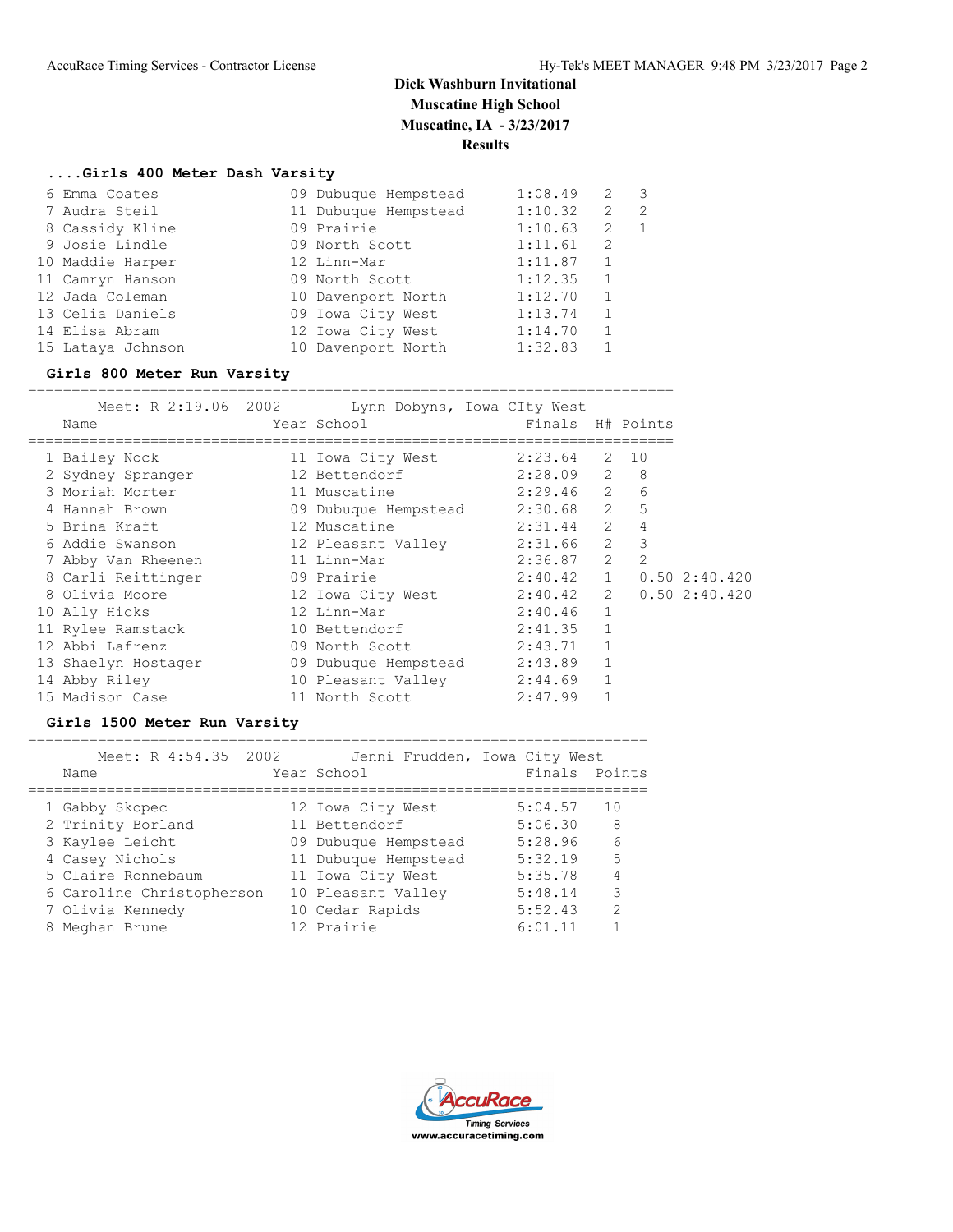**Girls 3000 Meter Run Varsity**

|   | Meet: R 10:00.80 2012<br>Name | Stephanie Jenks, Linn-Mar<br>Year School | Finals Points |    |
|---|-------------------------------|------------------------------------------|---------------|----|
|   | 1 Gabby Skopec                | 12 Iowa City West                        | 10:43.45      | 10 |
|   | 2 Reagan Gorman               | 10 Cedar Rapids                          | 10:50.64      | 8  |
|   | 3 Maddy Minard                | 10 Pleasant Valley                       | 11:17.31      | 6  |
|   | Shaelyn Hostager              | 09 Dubuque Hempstead                     | 11:21.50      | 5  |
|   | 5 Presley Case                | 09 North Scott                           | 11:26.68      | 4  |
|   | 6 Mallory Lafever             | 10 Pleasant Valley                       | 11:27.92      | 3  |
|   | 7 Hedi Welu                   | 12 Dubuque Hempstead                     | 12:00.71      | 2  |
| 8 | Meghan Brune                  | 12 Prairie                               | 12:12.77      | 1  |
|   | 9 Emma Kelley                 | 10 Linn-Mar                              | 12:17.58      |    |
|   | 10 AJ Kendrick                | 10 Linn-Mar                              | 13:00.08      |    |
|   | 11 Serena Eck                 | 11 Cedar Rapids                          | 13:08.66      |    |
|   | 12 Annika Jensen              | 12 Iowa City West                        | 13:09.01      |    |
|   | 13 Morgan Santee              | 11 North Scott                           | 14:30.55      |    |

## **Girls 100 Meter Hurdles Varsity**

| Meet: R 15.59 2010  |  | Laura Rodriquez, Pleasant Valley |                  |                |                |
|---------------------|--|----------------------------------|------------------|----------------|----------------|
| Name                |  | Year School                      | Finals H# Points |                |                |
| 1 Valerie Welch     |  | 12 Iowa City West                | 15.95            | 3              | 10             |
| 2 Amara Taylor      |  | 12 Cedar Rapids                  | 17.26            | 3              | 8              |
| 3 Peyton Steva      |  | 10 Iowa City West                | 17.40            | 3              | 6              |
| 4 Ellie Spelhaug    |  | 11 Pleasant Valley               | 17.61            | 3              | 5              |
| 5 Erica Loussaert   |  | 12 North Scott                   | 17.66            | 3              | 4              |
| 6 Hailey Behning    |  | 12 Bettendorf                    | 17.84            | $\mathcal{L}$  | 3              |
| 7 Anna Millard      |  | 09 Prairie                       | 17.94            | 3              | $\overline{2}$ |
| 8 Claire Park       |  | 12 Pleasant Valley               | 18.42            | 3              |                |
| 9 Sophia Smith      |  | 12 Prairie                       | 19.07            | 3              |                |
| 10 Chloe McNeese    |  | 11 Linn-Mar                      | 19.42            | $\overline{2}$ |                |
| 11 Maggie Erpelding |  | 09 Bettendorf                    | 20.44            | $\overline{2}$ |                |
| 12 Amanda Doyle     |  | 12 Muscatine                     | 20.45            | $\overline{2}$ |                |
| 13 Gracie Stark     |  | 10 Cedar Rapids                  | 20.75            |                |                |
| 14 Jadyn Michels    |  | 09 Dubuque Hempstead             | 21.05            |                |                |
| 15 Jaslyn Riherd    |  | 09 Linn-Mar                      | 21.28            | $\mathfrak{D}$ |                |
| 16 Lexi Maas        |  | 10 Dubuque Hempstead             | 21.78            |                |                |

==========================================================================

#### **Girls 400 Meter Hurdles Varsity**

==========================================================================

| Meet: R 1:05.72 2009 | Susan Rodriquez, Pleasant Valley |                                 |
|----------------------|----------------------------------|---------------------------------|
| Name                 | Year School                      | Finals H# Points                |
|                      |                                  |                                 |
| 1 Hailey Behning     | 12 Bettendorf                    | 1:12.44<br>2 10                 |
| 2 Cecelie Schieffer  | 10 Pleasant Valley               | 1:17.00<br>- 8<br>$\mathcal{L}$ |
| 3 Heather Hostager   | 11 Dubuque Hempstead             | 1:18.21<br>$\mathcal{P}$<br>-6  |
| 4 Lauren Dirth       | 09 Muscatine                     | 1:19.30<br>- 5<br>2             |
| 5 Alli Dykstra       | 10 Bettendorf                    | 1:20.88<br>4                    |
|                      |                                  |                                 |

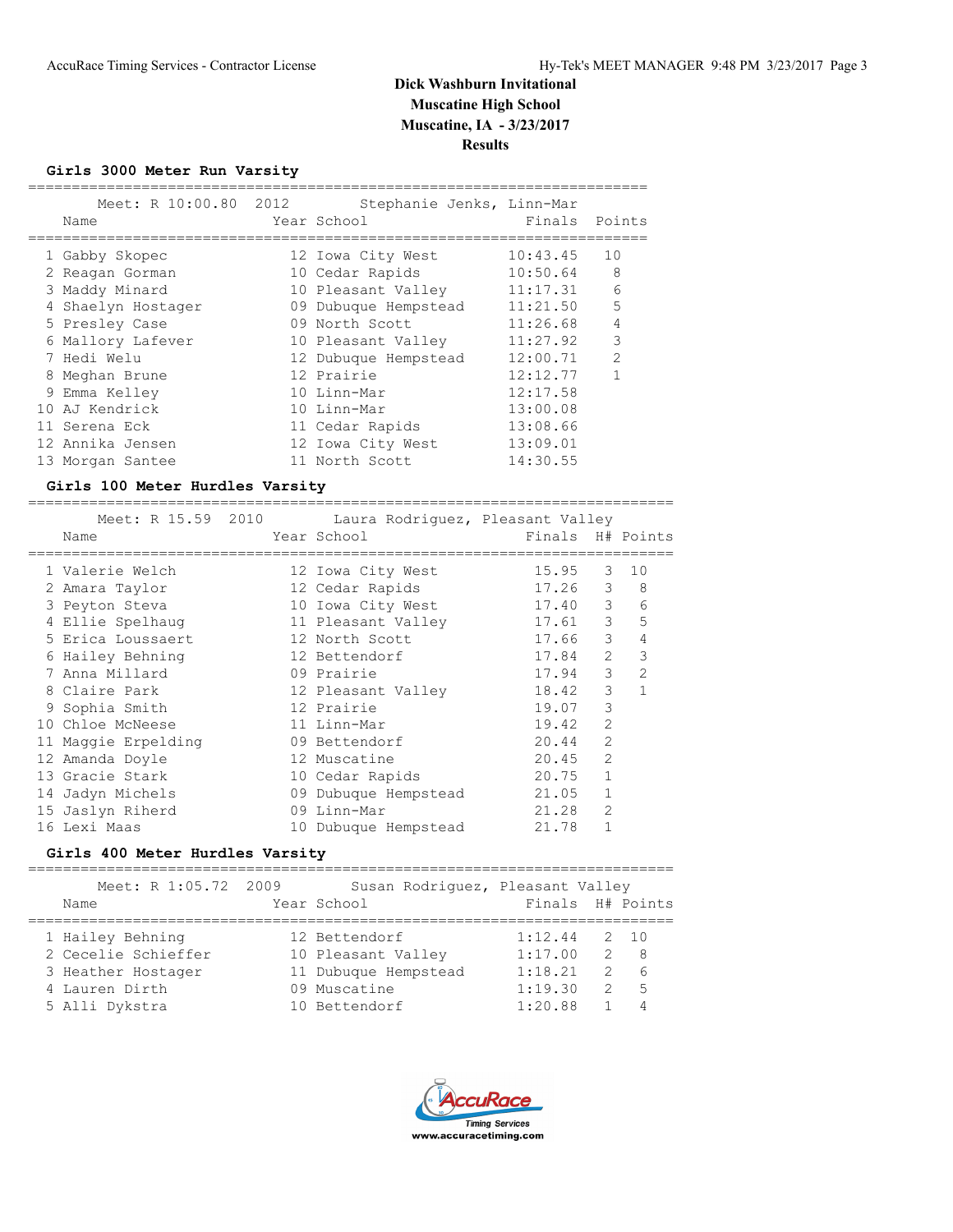**Results**

| Girls 400 Meter Hurdles Varsity |                                           |
|---------------------------------|-------------------------------------------|
| 6 Moriah Zimmerman              | 10 Dubuque Hempstead<br>1:23.53<br>3<br>1 |
| Girls 4x100 Meter Relay Varsity |                                           |
|                                 |                                           |
| Meet: R 50.12<br>2001           | Muscatine                                 |
| School                          | Finals<br>H# Points                       |
|                                 |                                           |
| 1 Bettendorf                    | 50.86<br>2.<br>10                         |
| 1) Maggie Erpelding 09          | 2) Alli Wroblewski 12                     |
| 3) Maddi Banks 11               | 4) Emma Ostrom 11                         |
| 2 Pleasant Valley               | 51.49<br>2<br>8                           |
| 1) Adrea Arthofer 10            | 2) Amaria Kirby 11                        |
| 3) Morgan Ramirez 09            | 4) Kira Arthofer 11                       |
| 3 Linn-Mar                      | 52.03<br>2<br>6                           |
| 1) Ariana Rolle 11              | 2) Olivia Hubler 11                       |
| 3) Dacia Isaac 12               | 4) Jill Bennett 10                        |
| 4 Iowa City West                | 5<br>52.05<br>2                           |
| 1) Peyton Steva 10              | 2) Kitra Bell 11                          |
| 3) Ally Bauer 12                | 4) Katie Severt 10                        |
| 5 Muscatine                     | 55.16<br>1<br>4                           |
| 1) Brittni Lloyd 11             | 2) Alana Harter 12                        |
|                                 | 4) Jescie Brauns 12                       |
| 3) Callie Kellett 10            |                                           |
| 6 Dubuque Hempstead             | 57.04<br>2<br>3                           |
| 1) Jenna Coates 11              | 2) Mallory McDonald 12                    |
| 3) Emma Coates 09               | 4) Bailey Sandman 12                      |
| Girls 4x200 Meter Relay Varsity |                                           |
|                                 | ---------                                 |
| Meet: R 1:47.21<br>2012         | Pleasant Valley                           |
| School                          | Finals<br>H# Points                       |
|                                 |                                           |
| 1 Bettendorf                    | 1:50.94<br>2<br>10                        |
| 1) Maddi Banks 11               | 2) Emma Ostrom 11                         |
| 3) Erin McQuillen 10            | 4) Taylor Mitchell 12                     |
| 2 Dubuque Hempstead             | 1:54.94<br>2<br>8                         |
| 1) Laney Herman 09              | 2) Julia Meehan 11                        |
| 3) Megan Hammerand 09           | 4) McKenna Johnson 12                     |
| 3 Pleasant Valley               | 1:55.00<br>2<br>6                         |
| 1) Kelsey Ruff 11               | 2) Jazmyn Whitfield 11                    |
| 3) Victoria Parejko 10          | 4) Morgan Ramirez 09                      |
| 4 Linn-Mar                      | 5<br>1:57.20<br>2                         |
| 1) Olivia Hubler 11             | 2) Meghan Mather 10                       |
| 3) Cha' White 12                | 4) Dimia Burrell 09                       |
| 5 Iowa City West                | 1:58.64<br>4<br>2                         |
| 1) Taylor Cannon 09             | 2) Elizabeth Davis 09                     |
| 3) Ally Bauer 12                | 4) Chamya Adams 10                        |
| 6 Cedar Rapids Washington       | 3<br>1:58.89<br>1                         |
| 1) Mariah Ward 12               | 2) Powers Mya 10                          |
|                                 |                                           |
| 3) Ayla Taylor 10               | 4) Lopou Peal 11                          |

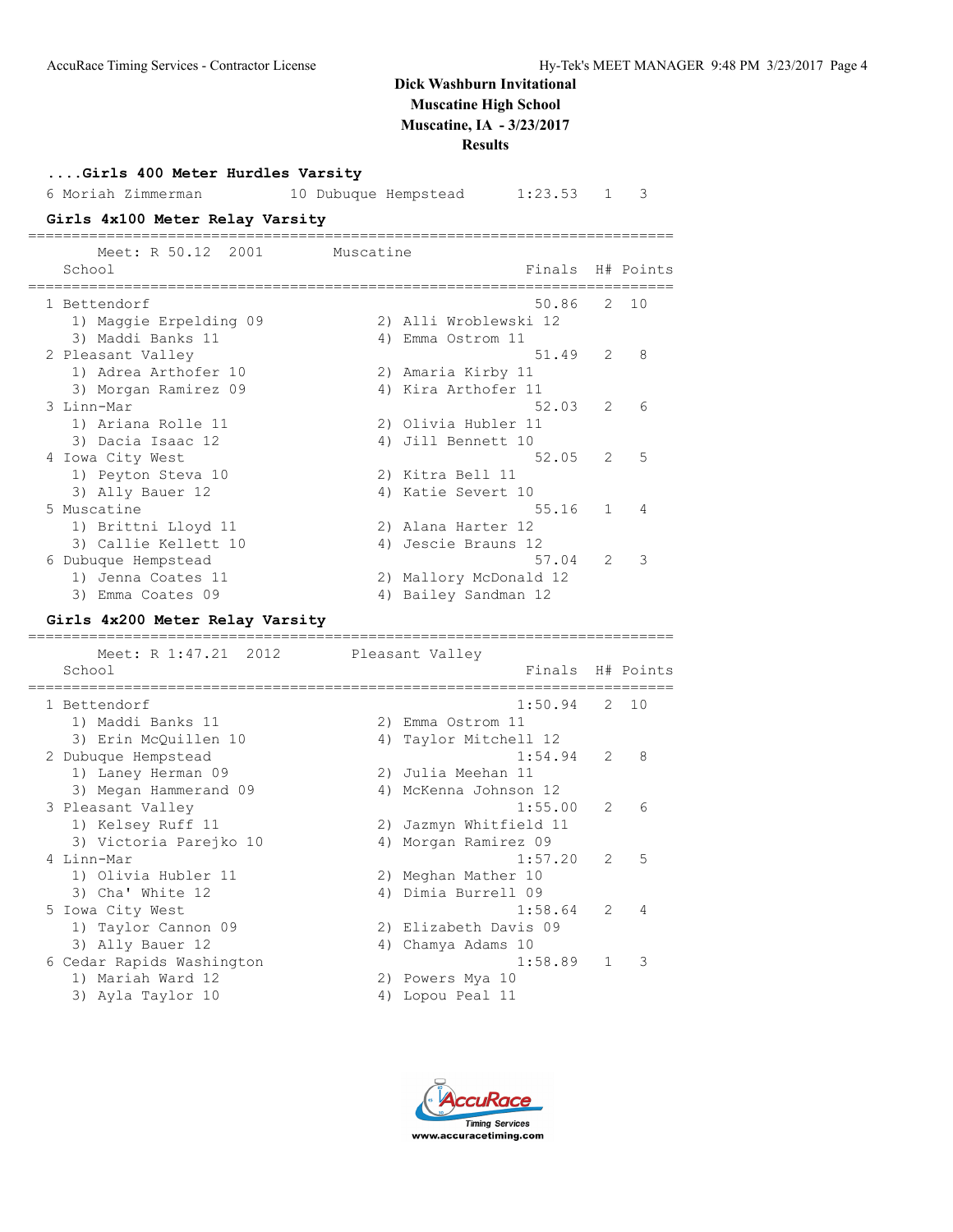### **....Girls 4x200 Meter Relay Varsity**

| 7 Muscatine          | 2:00.07                  | $\overline{2}$ |
|----------------------|--------------------------|----------------|
| 1) Callie Kellett 10 | 2) Jescie Brauns 12      |                |
| 3) Lauren Dirth 09   | 4) Kaitlyn Lathrop 10    |                |
| 8 Prairie            | $2:01.29$ 2              | -1             |
| 1) Jenna Ross 12     | 2) Brie Fuller 11        |                |
| 3) Morgan Lewis 11   | 4) Jenna Wagemester 11   |                |
| 9 North Scott        | $2:06.05$ 1              |                |
| 1) Sophie Hughes 09  | 2) Abby Tschopp 09       |                |
| 3) Lilia Johnson 09  | 4) Brittany Bullock 11   |                |
| 10 Davenport North   | $2:07.91$ 2              |                |
| 1) Michaela Klatt 12 | 2) Makenzie Lieferman 09 |                |
| 3) Jada Coleman 10   | Dajae Russel 10          |                |
|                      |                          |                |

==========================================================================

#### **Girls 4x400 Meter Relay Varsity**

Meet: R 4:04.97 2001 Iowa City West School **Finals** H# Points ========================================================================== 1 Bettendorf 4:12.23 2 10 1) Erin McQuillen 10 2) Jenna Nickles 10 3) Sydney Spranger 12 4) Alli Wroblewski 12 2 Pleasant Valley 4:14.56 2 8 1) Carli Spelhaug 10 2) Ellie Spelhaug 11 3) Rachel Tebbe 12 12 12 4) Addie Swanson 12 3 Muscatine 4:31.28 2 6 1) Alana Harter 12 2) Moriah Morter 11 3) Brittni Lloyd 11 14) Brina Kraft 12 4 Linn-Mar 4:34.27 2 5 1) Hanna Saville 12 2) Cha' White 12 3) Anna Huggins 09 1988 - 1988 120 4) Payton Wensel 11 5 Iowa City West 2012 12:47.73 1 4 1) Celia Daniels 09 2) Elizabeth Davis 09 3) Jessie Skopec 12 (4) Elisa Abram 12 6 Dubuque Hempstead 4:48.42 1 3 Pubuque Hempstead<br>
1) Brenna Fransen 12 2) Hedi Welu 12<br>
2) Fuilis Merley 20 2 2 1111 2011 3) Emily Morley 09 4) Ellie O'Neil 11

#### **Girls 4x800 Meter Relay Varsity**

| Meet: R 9:38.97 2013<br>School | Bettendorf<br>Finals Points |     |
|--------------------------------|-----------------------------|-----|
|                                |                             |     |
| 1 Dubuque Hempstead            | $10:28.52$ 10               |     |
| 1) Emily Schmitt 11            | 2) Heather Hostager 11      |     |
| 3) Emma Holesinger 09          | 4) Emily Buchheit 12        |     |
| 2 Muscatine                    | 10:40.88                    | - 8 |
| 1) Danielle Roos 12            | 2) Emma Maynard 11          |     |
| 3) Moriah Morter 11            | 4) Brina Kraft 12           |     |
| 3 Linn-Mar                     | 10:47.07                    |     |
|                                |                             |     |

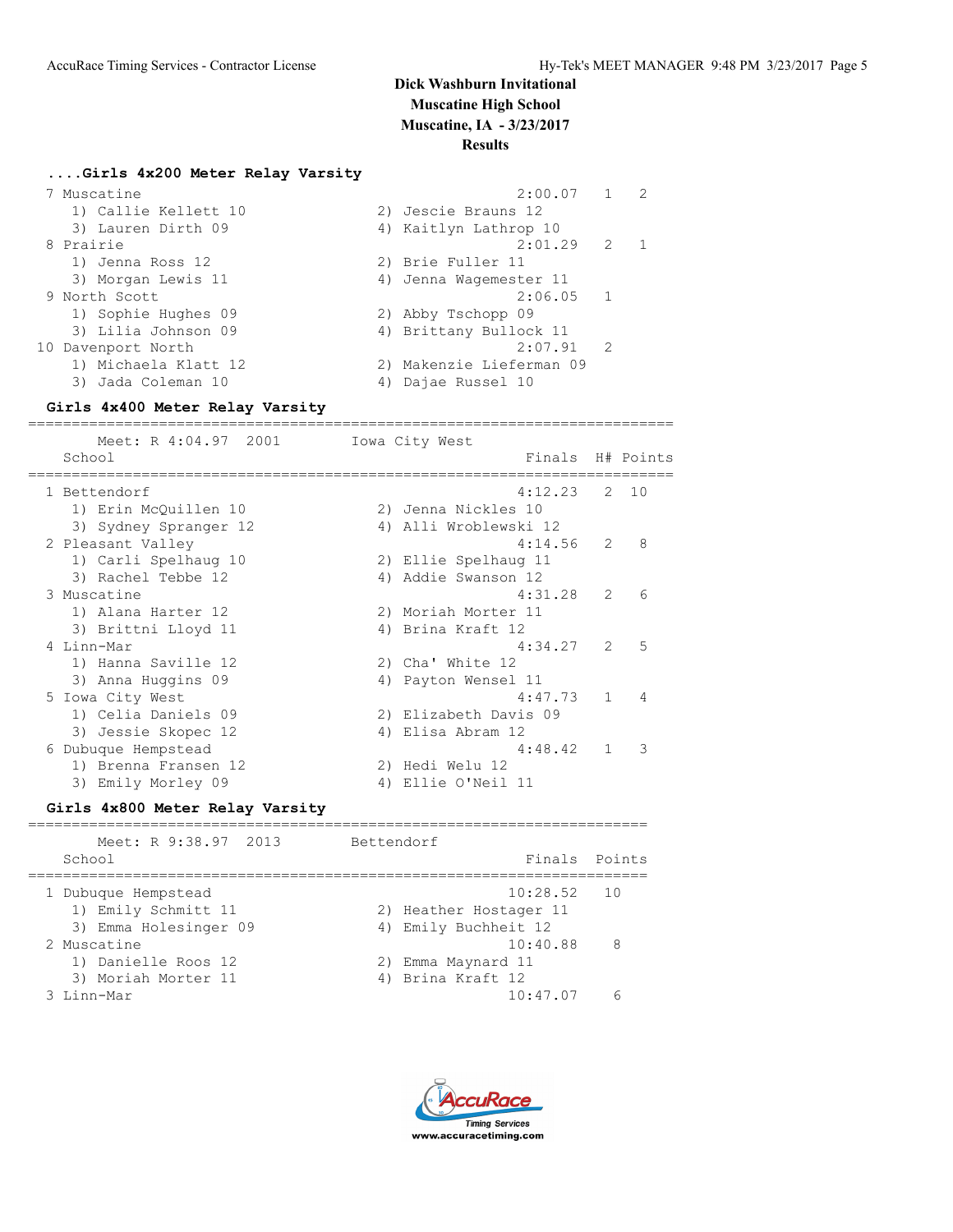### **....Girls 4x800 Meter Relay Varsity**

| 1) Ally Hicks 12       | 2) Rachel Bohnenkamp 11 |                |
|------------------------|-------------------------|----------------|
| 3) Abby Van Rheenen 11 | 4) Maddy Genskow 12     |                |
| 4 Iowa City West       | 10:53.80                | .5             |
| 1) Emma Durian 10      | 2) Ellie Gretter 11     |                |
| 3) Jessie Skopec 12    | 4) Claire Ronnebaum 11  |                |
| 5 Pleasant Valley      | 10:55.73                | $\overline{4}$ |
| 1) Laura Brown 11      | 2) Abby Riley 10        |                |
| 3) Kelsie Foltz 11     | 4) Nicole Knedler 11    |                |
| 6 Bettendorf           | 10:56.70                | 3              |
| 1) Rylee Ramstack 10   | 2) Kiana Castro 12      |                |
| 3) Nyah Block 11       | 4) Layken Bytnar 09     |                |
| 7 Prairie              | 11:07.22                | $\mathcal{L}$  |
| 1) Carli Reittinger 09 | 2) Alissa Neubauer 11   |                |
| 3) Tiffany Yoder 10    | 4) Blair Bell 10        |                |
| 8 North Scott          | 11:28.70                |                |
| 1) Abbi Lafrenz 09     | 2) Sommer Clydesdale 10 |                |
| 3) Kailie Smith 09     | 4) Olivia Atzen 12      |                |

#### **Girls 800 Sprint Medley Varsity**

========================================================================== Meet: R 1:52.38 1995 Muscatine School **Finals** H# Points ========================================================================== 1 Linn-Mar 1:49.99R 2 10 1) Ariana Rolle 11 2) Chana Northrup 09 3) Jill Bennett 10 4) Payton Wensel 11 2 Pleasant Valley 1:50.79R 2 8 1) Kira Arthofer 11 2) Amaria Kirby 11 3) Adrea Arthofer 10 1988 1999 10 4) Addie Swanson 12 3 Bettendorf 1:51.47R 2 6 1) Maddi Banks 11 2) Emma Ostrom 11 3) Erin McQuillen 10 4) Alli Wroblewski 12 4 Dubuque Hempstead 2:00.64 2 5 1) Emalee Ryder 09 2) Megan Hammerand 09 3) Julia Meehan 11 4) McKenna Johnson 12 5 Prairie 2:01.51 2 4 1) Raenice Hilderbrand 10 2) Brie Fuller 11 3) Jenna Ross 12 (a) 4) Emma Copeland 10 6 Iowa City West 2:02.90 2 3 1) Katie Severt 10 2) Taylor Cannon 09 3) Micaela Gravelin 12 4) Simone Willis 09 7 North Scott 2:06.11 1 2 1) Sydney Fuller 10 2) Brooke Kruse 09 3) Avery Rowlands 10 (4) Josie Lindle 09 8 Muscatine 2:07.62 1 1 1) Amanda Doyle 12 2) Natasha Rojas 09 3) Kaitlyn Lathrop 10 4) Molly Tigrett 11 9 Cedar Rapids Washington 2:07.72 1 1) Emma Witt 11 2) Mariah Ward 12

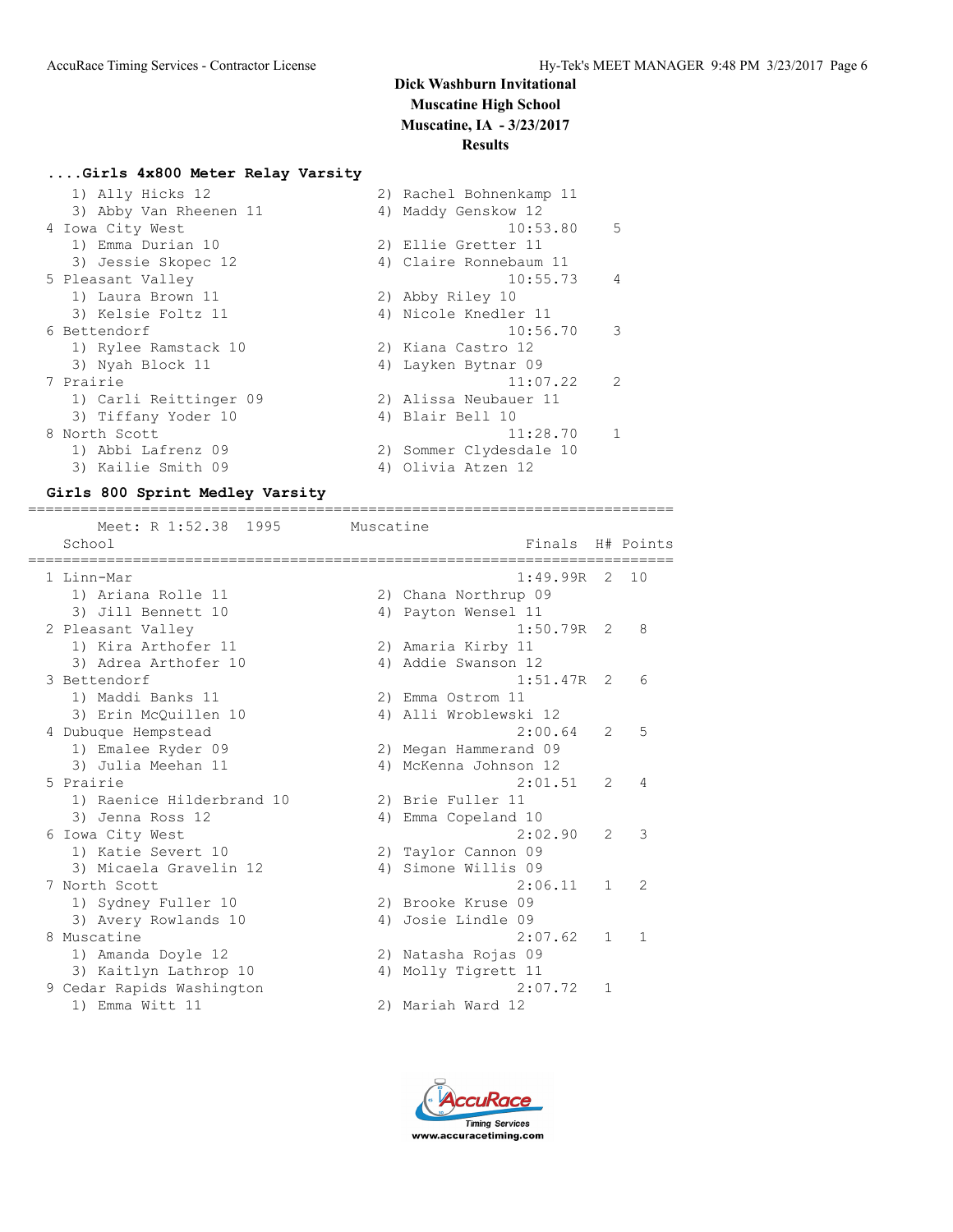**....Girls 800 Sprint Medley Varsity**

3) Ayla Taylor 10 4) Gracie Stark 10

## **Girls Distance Medley Varsity**

| Meet: R 4:16.48 2012       | Bettendorf |                        |                |                |
|----------------------------|------------|------------------------|----------------|----------------|
| School<br>---------------- |            | Finals                 |                | H# Points      |
| 1 Bettendorf               |            | 4:32.77                | 2              | 10             |
| 1) Olivia Lewis 09         |            | 2) Annika Braaten 09   |                |                |
| 3) Kylie Wroblewski 10     |            | 4) Breanna Vermeer 09  |                |                |
| 2 Linn-Mar                 |            | 4:34.94                | $\mathcal{L}$  | 8              |
| 1) Jill Bennett 10         |            | 2) Dimia Burrell 09    |                |                |
| 3) Anna Huggins 09         |            | 4) Hanna Saville 12    |                |                |
| 3 Prairie                  |            | 4:40.80                | $\mathcal{L}$  | 6              |
| 1) Lauren Lacy 09          |            | 2) Anika Pisarik 09    |                |                |
| 3) Emma Copeland 10        |            | 4) Hannah Frazee 12    |                |                |
| 4 Dubuque Hempstead        |            | 4:44.77                | $\overline{2}$ | 5              |
| 1) Amber Smothers 12       |            | 2) Betsy Littlewood 10 |                |                |
| 3) Grace Ries 10           |            | 4) Kristen Brown 12    |                |                |
| 5 Pleasant Valley          |            | 4:47.32                | 1              | 4              |
| 1) Lucy Foley 11           |            | 2) Jade James 11       |                |                |
| 3) Cecelie Schieffer 10    |            | 4) Lena Ahrens 09      |                |                |
| 6 Iowa City West           |            | 4:49.53                | $\mathcal{L}$  | 3              |
| 1) Chamya Adams 10         |            | 2) Micaela Gravelin 12 |                |                |
| 3) Simone Willis 09        |            | 4) Olivia Moore 12     |                |                |
| 7 North Scott              |            | 4:50.09                | $\mathfrak{L}$ | $\overline{2}$ |
| 1) Sydney Fuller 10        |            | 2) Brooke Kruse 09     |                |                |
| 3) Madison Case 11         |            | 4) Presley Case 09     |                |                |
| 8 Cedar Rapids Washington  |            | 5:04.22                | 1.             | $\mathbf{1}$   |
| 1) Lopou Peal 11           |            | 2) Powers Mya 10       |                |                |
| 3) Emma Witt 11            |            | 4) Olivia Kennedy 10   |                |                |
| 9 Muscatine                |            | 5:07.59                | $\mathbf{1}$   |                |
| 1) Kaitlyn Lathrop 10      |            | 2) Natasha Rojas 09    |                |                |
| 3) Molly Tigrett 11        |            | 4) Raquel Navarette 09 |                |                |

## **Girls 4x100 Meter Shuttle Hurdle Varsity**

| Meet: R 1:07.94 2009<br>Pleasant Valley<br>Finals H# Points<br>School<br>$1:08.19$ 2 10<br>1 Iowa City West<br>1) Peyton Steva 10<br>2) Kitra Bell 11<br>3) Ally Bauer 12<br>4) Valerie Welch 12<br>$1:10.39$ 2<br>- 8<br>2 Pleasant Valley<br>1) Ellie Spelhaug 11<br>2) Carli Spelhaug 10<br>3) Claire Park 12<br>4) Adrea Arthofer 10<br>1:12.11<br>$\mathcal{P}$<br>3 Bettendorf<br>6<br>1) Mia Bruty 12<br>2) Maggie Erpelding 09<br>4) Hailey Behning 12<br>3) Mahkenna Lee 12 |  |  |
|--------------------------------------------------------------------------------------------------------------------------------------------------------------------------------------------------------------------------------------------------------------------------------------------------------------------------------------------------------------------------------------------------------------------------------------------------------------------------------------|--|--|
|                                                                                                                                                                                                                                                                                                                                                                                                                                                                                      |  |  |
|                                                                                                                                                                                                                                                                                                                                                                                                                                                                                      |  |  |
|                                                                                                                                                                                                                                                                                                                                                                                                                                                                                      |  |  |
|                                                                                                                                                                                                                                                                                                                                                                                                                                                                                      |  |  |

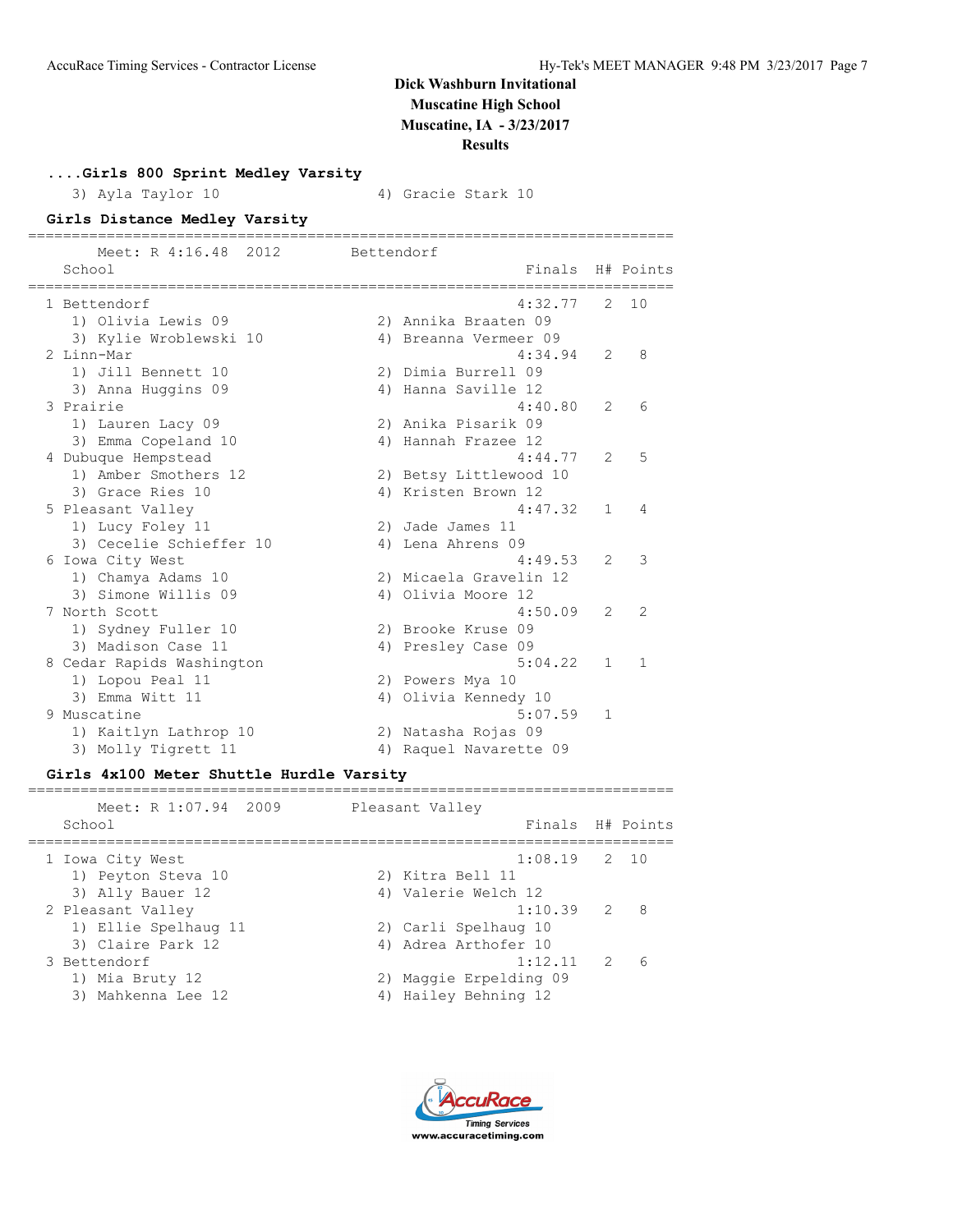# **Dick Washburn Invitational Muscatine High School**

**Muscatine, IA - 3/23/2017**

## **Results**

## **....Girls 4x100 Meter Shuttle Hurdle Varsity**

| 4 Prairie            | 1:12.22               | 2 | 5                        |
|----------------------|-----------------------|---|--------------------------|
| 1) Sophia Smith 12   | 2) Sarah Schmitt 10   |   |                          |
| 3) Ashton Catlett 10 | 4) Anna Millard 09    |   |                          |
| 5 Linn-Mar           | 1:15.03 1             |   | 4                        |
| 1) Jaslyn Riherd 09  | 2) Chloe McNeese 11   |   |                          |
| 3) Kayla Micek 11    | 4) Chana Northrup 09  |   |                          |
| 6 North Scott        | $1:16.48$ 1           |   | $\overline{\phantom{a}}$ |
| 1) Dana Loussaert 10 | 2) Jessica Junker 12  |   |                          |
| 3) Avery Rowlands 10 | 4) Erica Loussaert 12 |   |                          |
| 7 Dubuque Hempstead  | $1:23.72$ 1           |   | 2                        |
| 1) Lexi Maas 10      | 2) Jadyn Michels 09   |   |                          |
| 3) Olivia Fransen 09 | 4) Bailey Sandman 12  |   |                          |
|                      |                       |   |                          |

## **Girls High Jump Varsity**

| Meet: R 5-05 2011<br>Name | Shaylyn Greenhaw/AG Bradford, Muscat<br>Year School | Finals Points |                |
|---------------------------|-----------------------------------------------------|---------------|----------------|
| 1 Skyler Presler          | 09 Linn-Mar                                         | $5 - 01.00$   | 10             |
| 2 Erica Loussaert         | 12 North Scott                                      | $5 - 00.00$   | 8              |
| 3 Taylor Peterson         | 10 Prairie                                          | $J5 - 00.00$  | 6              |
| 4 Annika Braaten          | 09 Bettendorf                                       | $4 - 10.00$   | 5              |
| 5 Amber Smothers          | 12 Dubuque Hempstead                                | $4 - 08.00$   | $\overline{4}$ |
| 6 Taylor Gau              | 11 Bettendorf                                       | $J4 - 08.00$  | 3              |
| 7 Erin McGrath            | 11 Dubuque Hempstead                                | $J4 - 08.00$  | $\mathfrak{D}$ |
| 8 Nicole Miller           | 12 Prairie                                          | $J4 - 08.00$  | 0.50           |
| 8 Callie Kellett          | 10 Muscatine                                        | $J4 - 08.00$  | 0.50           |
| 10 Camryn Hanson          | 09 North Scott                                      | $4 - 06.00$   |                |
| 11 Sara Hoskins           | 09 Pleasant Valley                                  | $J4 - 06.00$  |                |
| 12 Micaela Gravelin       | 12 Iowa City West                                   | $4 - 04.00$   |                |
| -- Megan Renner           | 10 Linn-Mar                                         | NΗ            |                |

## **Girls Long Jump Varsity**

| Meet: R 17-09.25 2013<br>Name | McKennan Cronbaugh, Iowa City Wes<br>Year School | Finals       | Points        |
|-------------------------------|--------------------------------------------------|--------------|---------------|
| 1 Valerie Welch               | 12 Iowa City West                                | $16 - 02.25$ | 10            |
| 2 Kitra Bell                  | 11 Iowa City West                                | $15 - 05.25$ | 8             |
| 3 Erin McOuillen              | 10 Bettendorf                                    | $14 - 08.25$ | 6             |
| 4 Betsy Littlewood            | 10 Dubuque Hempstead                             | $13 - 09.75$ | 5             |
| 5 Brittni Lloyd               | 11 Muscatine                                     | $13 - 09.50$ |               |
| 6 Mia Bruty                   | 12 Bettendorf                                    | $13 - 07.50$ | 3             |
| 7 Audrey Sexton               | 09 Pleasant Valley                               | $13 - 07.25$ | $\mathcal{P}$ |
| 8 Riley Bleymeyer             | 10 Dubuque Hempstead                             | $13 - 05.50$ |               |
| 9 Lucy Foley                  | 11 Pleasant Valley                               | $13 - 03.00$ |               |
| 10 Morgan Lewis               | 11 Prairie                                       | $13 - 02.00$ |               |
| 11 Jessica Alexander          | 10 North Scott                                   | $12 - 09.75$ |               |
| 12 Michaela Klatt             | 12 Davenport North                               | $12 - 05.50$ |               |

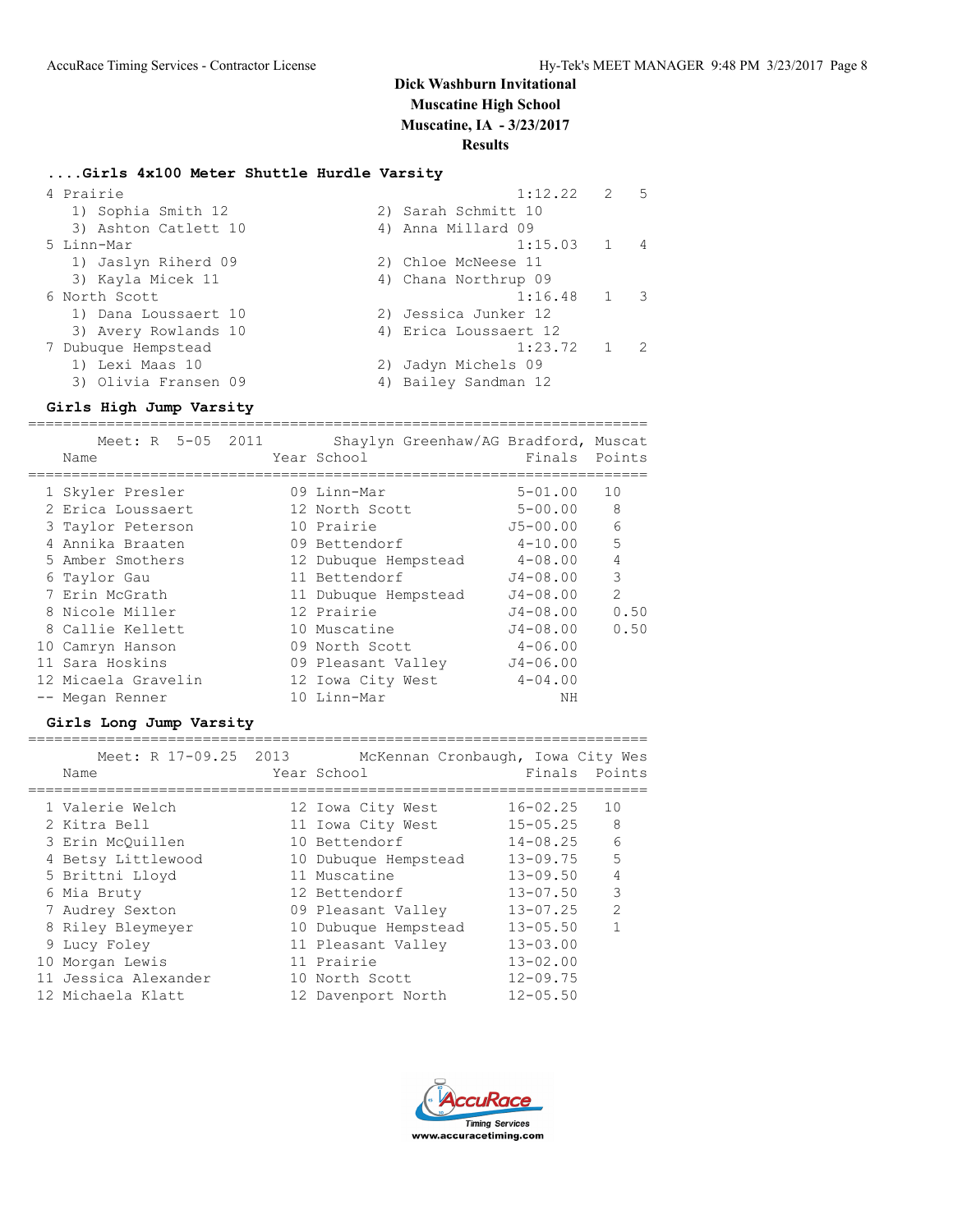**....Girls Long Jump Varsity**

13 Paige Durant 09 North Scott 10-04.75

### **Girls Shot Put Varsity**

|   |                       |            | Meet: R 46-11.50 2008 Danielle Frere, Muscatine |              |                |
|---|-----------------------|------------|-------------------------------------------------|--------------|----------------|
|   | Name                  | ========== | Year School                                     |              | Finals Points  |
|   | 1 Chandler Haight     |            | 11 Iowa City West                               | $40 - 05.00$ | 10             |
|   | 2 Megan Gronau        |            | 12 Dubuque Hempstead                            | $37 - 05.00$ | 8              |
|   | 3 Kayla Slowick       |            | 12 North Scott                                  | $34 - 05.50$ | 6              |
|   | 4 Shelby Schmidt      |            | 11 North Scott                                  | 34-00.00     | 5              |
|   | 5 Vonna Rumley        |            | 09 Davenport North 33-10.00                     |              | $\overline{4}$ |
|   | 6 Murphy Bleymeyer    |            | 12 Dubuque Hempstead                            | J33-10.00    | 3              |
|   | 7 Leah Dusterhoft     |            | 12 Iowa City West                               | $33 - 03.00$ | $\overline{2}$ |
| 8 | Megan Oldenburger     |            | 12 Prairie                                      | $33 - 00.00$ |                |
|   | 9 Gracie McDonald     |            | 09 Muscatine                                    | $30 - 01.00$ |                |
|   | 10 Grace Erpelding    |            | 11 Bettendorf                                   | $29 - 11.50$ |                |
|   | 11 Alicia Sill        |            | 11 Prairie                                      | $29 - 06.50$ |                |
|   | 12 Navia Baker        |            | 10 Linn-Mar                                     | $29 - 02.00$ |                |
|   | 13 Ilah Perez-Johnson |            | 09 Pleasant Valley                              | $28 - 01.50$ |                |
|   | 14 Megan Dague        |            | 10 Pleasant Valley                              | $25 - 10.00$ |                |
|   | 15 Laura Baumhoefener |            | 09 Linn-Mar                                     | $24 - 05.00$ |                |
|   | 16 Yazmynn Lenhard    |            | 09 Muscatine                                    | $22 - 05.50$ |                |
|   | 17 Madison Fuller     |            | 09 Bettendorf                                   | $22 - 02.50$ |                |
|   | -- Jocelyn Harris     |            | 10 Davenport North                              | ND           |                |
|   |                       |            |                                                 |              |                |

### **Girls Discus Throw Varsity**

| Meet: R 148-11 2007<br>Name | Taylor Freeman, Iowa City West<br>Year School | Finals        | Points         |
|-----------------------------|-----------------------------------------------|---------------|----------------|
| 1 Leah Dusterhoft           | 12 Iowa City West                             | 126-08.50     | 10             |
| 2 Kayla Slowick             | 12 North Scott                                | $109 - 00$    | 8              |
| 3 Kyra Ikeda                | 11 Prairie                                    | $106 - 11$    | 6              |
| 4 Murphy Bleymeyer          | 12 Dubuque Hempstead                          | $103 - 01$    | 5              |
| 5 Megan Gronau              | 12 Dubuque Hempstead                          | $102 - 11.50$ | 4              |
| 6 Chandler Haight           | 11 Iowa City West                             | $100 - 08.50$ | 3              |
| 7 Alicia Sill               | 11 Prairie                                    | 96-08         | $\overline{2}$ |
| 8 Shelby Schmidt            | 11 North Scott                                | $82 - 11$     | 1              |
| 9 Kendra Thompson           | 12 Linn-Mar                                   | $78 - 03.50$  |                |
| 10 Ilah Perez-Johnson       | 09 Pleasant Valley                            | $77 - 09.50$  |                |
| 11 Vonna Rumley             | 09 Davenport North                            | $77 - 08$     |                |
| 12 Grace Erpelding          | 11 Bettendorf                                 | $69 - 08.50$  |                |
| 13 Megan Dague              | 10 Pleasant Valley                            | $65 - 10$     |                |
| 14 Yazmynn Lenhard          | 09 Muscatine                                  | $64 - 08$     |                |
| 15 Gracie McDonald          | 09 Muscatine                                  | $58 - 06.50$  |                |
| 16 Sarah Canfield           | 10 Bettendorf                                 | $53 - 06$     |                |
| -- Jocelyn Harris           | 10 Davenport North                            | ND            |                |

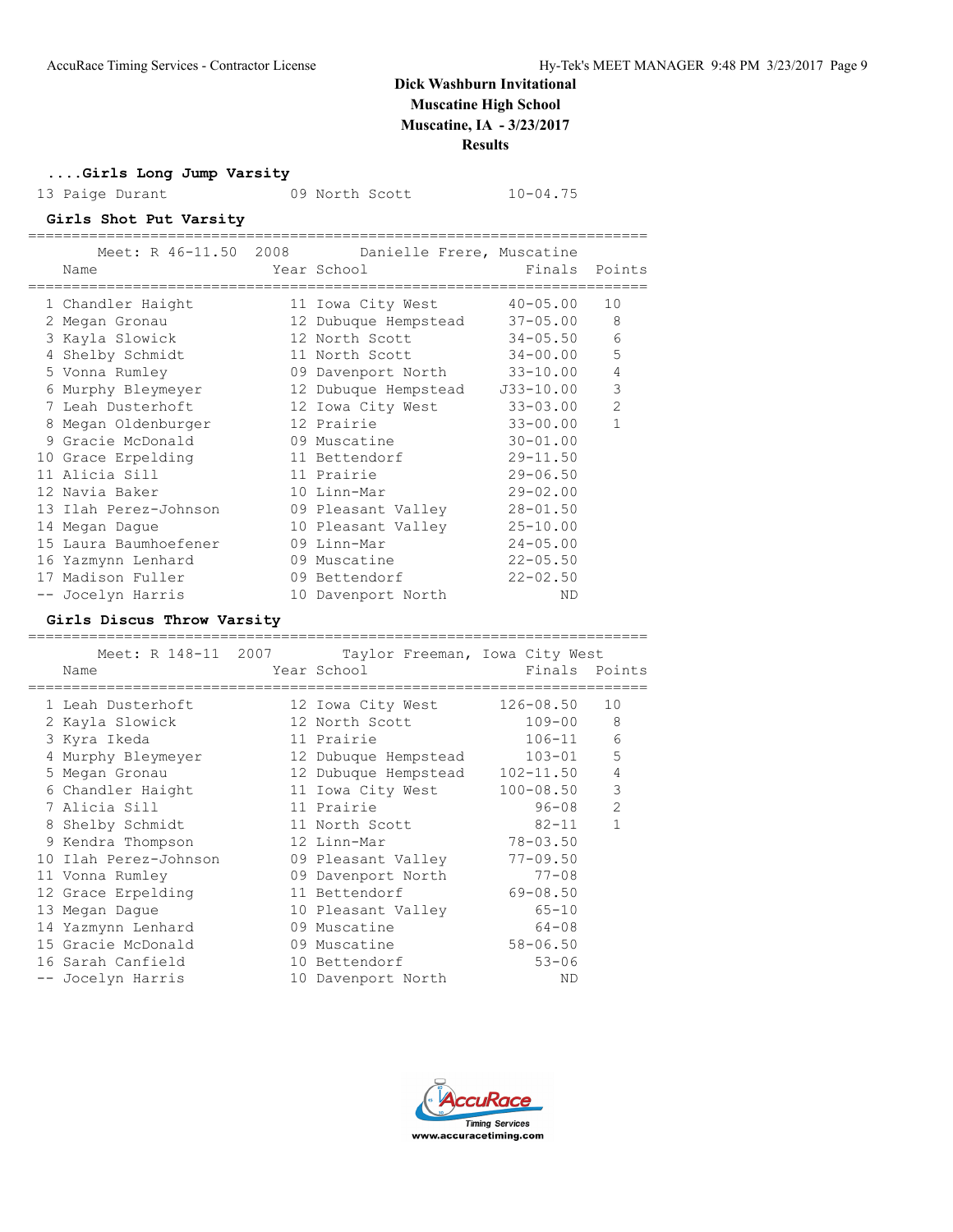## **Girls 100 Meter Dash Junior Varsity**

| Name                                      | Year School                                             | =================<br>Finals |                 | H# Points    |
|-------------------------------------------|---------------------------------------------------------|-----------------------------|-----------------|--------------|
| 1 Orianna Crusoe                          |                                                         |                             | 7               | 10           |
| 2 Brie Fuller                             | 09 Cedar Rapids 14.32<br>11 Prairie 14.60<br>11 Prairie | 14.60                       | 8               | 8            |
| 3 Markea Jackson                          | 09 Linn-Mar                                             | 14.61                       | 8               | 6            |
| 4 Kelsey Wood                             | 10 Pleasant Valley 14.64                                |                             | 6               | 5            |
| 5 Bayanna Berry                           | 09 Cedar Rapids                                         | 14.70                       | 8               | 4            |
| 6 Ashley Woodford                         | 09 Pleasant Valley 14.90                                |                             | 5               | 3            |
| 7 DaRianna Meekins-Murray 09 Cedar Rapids | x14.91                                                  |                             | 7               |              |
| 8 Jenna Coates                            |                                                         |                             | 8               | 2            |
| 9 Faye Blackman                           | 11 Dubuque Hempstead<br>09 Bettendorf                   | 15.00<br>15.09              | 6               | $\mathbf{1}$ |
| 10 Brooke McGee                           | 09 Bettendorf                                           | 15.16                       | 7               | 15.151       |
| 11 Olivia Gwyan                           | 11 Prairie                                              | 15.16                       | 5               | 15.153       |
| 12 Leah Elliott                           | 11 Iowa City West 15.20                                 |                             | 5               | 15.192       |
| 13 Ava Young                              | 09 Bettendorf                                           | x15.20                      | 6               | 15.193       |
| 14 Liza Delagardelle                      | 09 Linn-Mar                                             | 15.25                       | $7\phantom{.0}$ |              |
| 15 Viola Notsch                           | 11 Linn-Mar                                             | x15.31                      | 5               |              |
| 16 Reagan Watkins                         | 09 Bettendorf                                           | x15.32                      | 3               |              |
| 17 Lexi Horaney                           | 09 Pleasant Valley x15.34                               |                             | 5               |              |
| 18 Skylnn Reding                          | 09 Dubuque Hempstead 15.35                              |                             | 8               |              |
| 19 Caitlin Crome                          |                                                         |                             | $\overline{7}$  |              |
| 20 Katie Garner                           |                                                         |                             | 5               |              |
| 21 Jessica Wells                          | 10 Bettendorf                                           | x15.52                      | $\overline{7}$  |              |
| 22 Brea Pladsen                           | 12 Linn-Mar                                             | x15.61                      | 8               |              |
| 23 Eliza Sherman                          | 09 Bettendorf                                           | x15.65                      | 2               |              |
| 24 Taylor Peterson                        | 10 Prairie                                              | x15.89                      | 3               |              |
| 25 Mallory McDonald                       | 12 Dubuque Hempstead                                    | x16.01                      | 8               |              |
| 26 Ireland Quin                           | 09 Dubuque Hempstead                                    | x16.05                      | 7               |              |
| 27 Paige Richey                           | 10 Prairie                                              | x16.09                      | 4               |              |
| 28 Nia Purchase                           | 09 Linn-Mar                                             | x16.10                      | 4               |              |
| 29 Diamond Purchase                       | 11 Linn-Mar                                             | x16.14                      | 4               |              |
| 30 Paige Pridegon                         | 11 Cedar Rapids                                         | x16.28                      | 6               |              |
| 31 Cheyenne Allison                       | 09 North Scott                                          | 16.43                       | 5               |              |
| 32 Masiya Fields                          | 09 Cedar Rapids                                         | x16.47                      | 3               |              |
| 33 Hannah Grass                           | 09 Dubuque Hempstead x16.50                             |                             | 4               |              |
| 34 Rylee Nettleton                        | 11 Bettendorf                                           | x16.53                      | 3               |              |
| 35 Precious Kimbrough 09 Linn-Mar         |                                                         | x16.59                      | 3               |              |
| 36 Tess Hooten                            | 09 Linn-Mar                                             | x16.70                      | 3               |              |
| 37 Bailey Pate                            | 12 Bettendorf                                           | x16.76                      | $\overline{2}$  |              |
| 38 Lillian Wessels                        | 10 Prairie                                              | x16.83                      | 3               |              |
| 39 Michaela Shroyer                       | 09 Linn-Mar                                             | x16.94                      | 4               |              |
| 40 Emily Latham                           | 11 North Scott                                          | 17.29                       | 4               |              |
| 41 Rachel Heine                           | 09 Pleasant Valley                                      | x17.34                      | 5               |              |
| 42 Alex Glennon                           | 09 Pleasant Valley                                      | x17.45                      | $\mathbf{2}$    |              |
| 43 Anna Walraven                          | 09 Bettendorf                                           | x17.61                      | $\mathbf 1$     | 17.608       |
| 44 Isabella Hass                          | 09 North Scott                                          | x17.61                      | 4               | 17.609       |
| 45 Allie Laird                            | 09 Bettendorf                                           | x17.74                      | $\mathbf{2}$    |              |
| 46 Sophia Hazelett                        | 09 Bettendorf                                           | x17.94                      | $\mathbf{2}$    |              |
| 47 Tiffany Engler                         | 11 Pleasant Valley                                      | x18.04                      | $\mathbf 1$     |              |

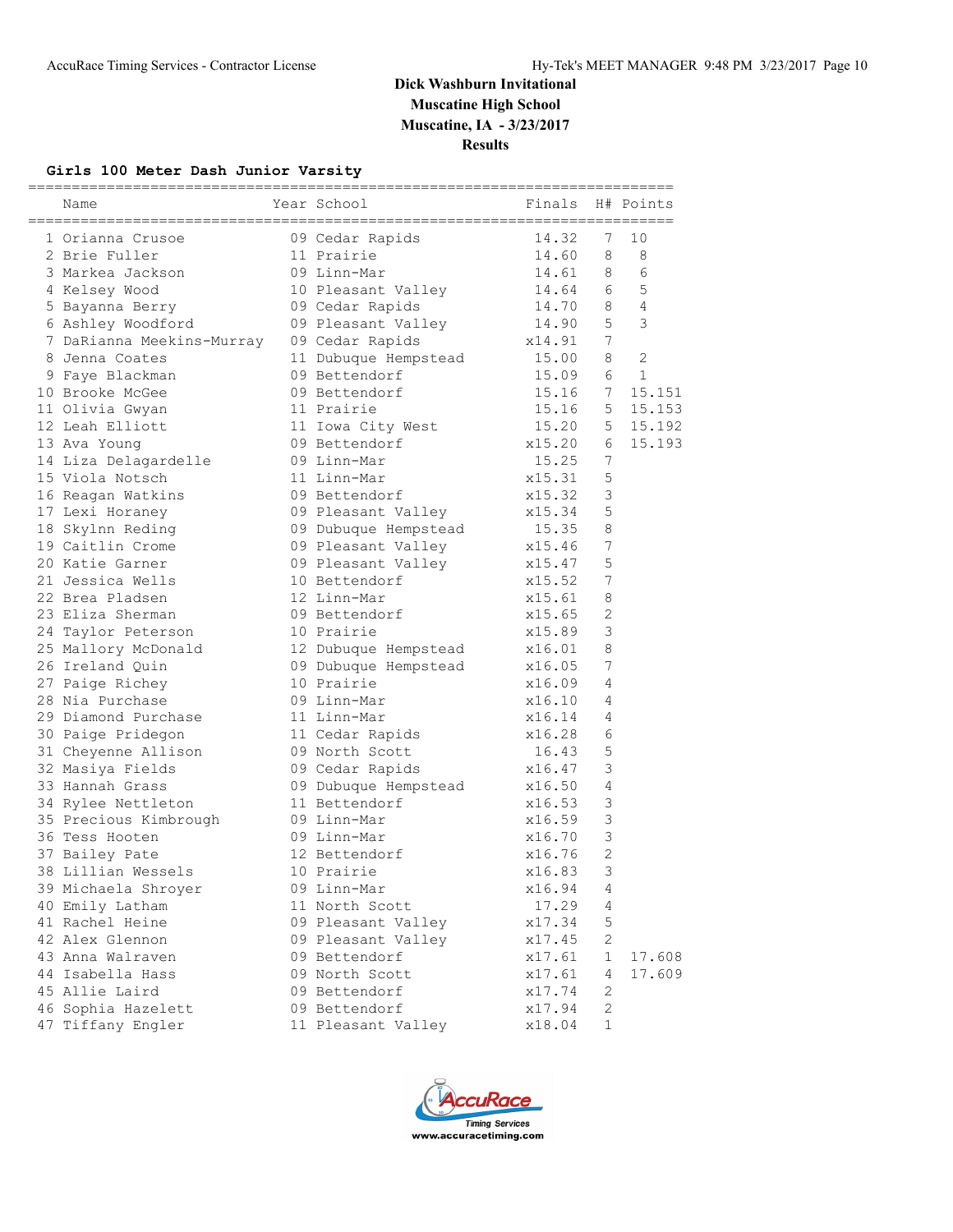## **....Girls 100 Meter Dash Junior Varsity**

| 48 Jenna McGuire           | 10 Cedar Rapids    | x18.07 |     |
|----------------------------|--------------------|--------|-----|
| 49 Blaire Loussaert        | 12 North Scott     | x18.12 | - 6 |
| 50 Carly Chelf             | 09 Bettendorf      | x18.14 | -2  |
| 51 Elizabeth Lira          | 09 Bettendorf      | x18.61 |     |
| 52 Madalyn Appleby-Sparrow | 11 Cedar Rapids    | x18.92 |     |
| 53 Rebekah Honeycutt       | 10 Pleasant Valley | x19.26 |     |
| 54 Amanda Curlee           | 12 Pleasant Valley | x19.37 |     |

## **Girls 200 Meter Dash Junior Varsity**

|   | Name                 |    | Year School          | Finals |                | H# Points     |        |
|---|----------------------|----|----------------------|--------|----------------|---------------|--------|
|   | 1 Meghan Mather      |    | 10 Linn-Mar          | 29.62  | 2              | 1 O           |        |
|   | 2 Megan Gropel       |    | 09 Pleasant Valley   | 30.94  | $\mathcal{L}$  | 8             | 30.931 |
|   | 3 Riley Gau          |    | 09 Pleasant Valley   | 30.94  | $\overline{2}$ | 6             | 30.940 |
|   | 4 Claudia Johnson    |    | 09 Bettendorf        | 31.26  | $\mathcal{L}$  | 5             |        |
|   | 5 Sarah Ostrom       |    | 09 Bettendorf        | 31.49  | $\mathcal{L}$  | 4             |        |
|   | 6 Chamya Adams       |    | 10 Iowa City West    | 31.52  | $\mathcal{L}$  | 3             |        |
|   | 7 Gabriella Aqyemanq |    | 09 Linn-Mar          | 33.03  |                | $\mathcal{D}$ |        |
| 8 | Anna Goeldner        |    | 11 Dubuque Hempstead | 34.42  |                |               |        |
|   | 9 Adrienne Hall      |    | 09 Cedar Rapids      | 35.43  |                |               |        |
|   | 10 Olivia Fourneau   |    | 11 Muscatine         | 35.93  |                |               |        |
|   | 11 Katie Martens     | 10 | Cedar Rapids         | 36.14  |                |               |        |

### **Girls 400 Meter Dash Junior Varsity**

| Name                 | Year School          | Finals  |                | H# Points     |
|----------------------|----------------------|---------|----------------|---------------|
| 1 Lexi Fuller        | 09 Bettendorf        | 1:08.50 | $\mathcal{L}$  | 10            |
| 2 Ellie O'Neil       | 11 Dubuque Hempstead | 1:11.45 | $\mathcal{L}$  | - 8           |
| 3 Claire Bebow       | 09 Pleasant Valley   | 1:11.57 | $\mathcal{L}$  | 6             |
| 4 Olivia Schilling   | 09 Pleasant Valley   | 1:11.91 | $\mathcal{L}$  | 5             |
| 5 Sarah Ostrom       | 09 Bettendorf        | 1:12.85 | $\mathbf{1}$   | 4             |
| 6 Blair Bell         | 10 Prairie           | 1:13.28 | $\mathcal{P}$  | 3             |
| 7 Brynn Dexter       | 11 North Scott       | 1:14.14 |                | $\mathcal{D}$ |
| 8 Olivia Atzen       | 12 North Scott       | 1:15.05 | $\mathcal{L}$  |               |
| 9 Jessica Mendenhall | 09 Dubuque Hempstead | 1:15.27 | $\mathfrak{D}$ |               |
| 10 Erin Pint         | 11 Linn-Mar          | 1:16.08 |                |               |
| 11 Abby Long         | 09 Prairie           | 1:17.67 | $\mathfrak{D}$ |               |
| 12 Katelyn Eilders   | 09 Linn-Mar          | 1:19.07 |                |               |
| 13 Kendra Degner     | 09 Muscatine         | 1:19.67 |                |               |
|                      |                      |         |                |               |

## **Girls 800 Meter Run Junior Varsity**

| Name            |  | Year School       | Finals H# Points |                |       |  |  |  |  |  |
|-----------------|--|-------------------|------------------|----------------|-------|--|--|--|--|--|
| 1 Rylee Blake   |  | 09 Muscatine      | $2:53.64$ 2 10   |                |       |  |  |  |  |  |
| 2 Layken Bytnar |  | 09 Bettendorf     | 2:55.62          |                | $2^8$ |  |  |  |  |  |
| 3 Sarah Hamed   |  | 09 Iowa City West | 2:56.09          | $\overline{2}$ | Б     |  |  |  |  |  |

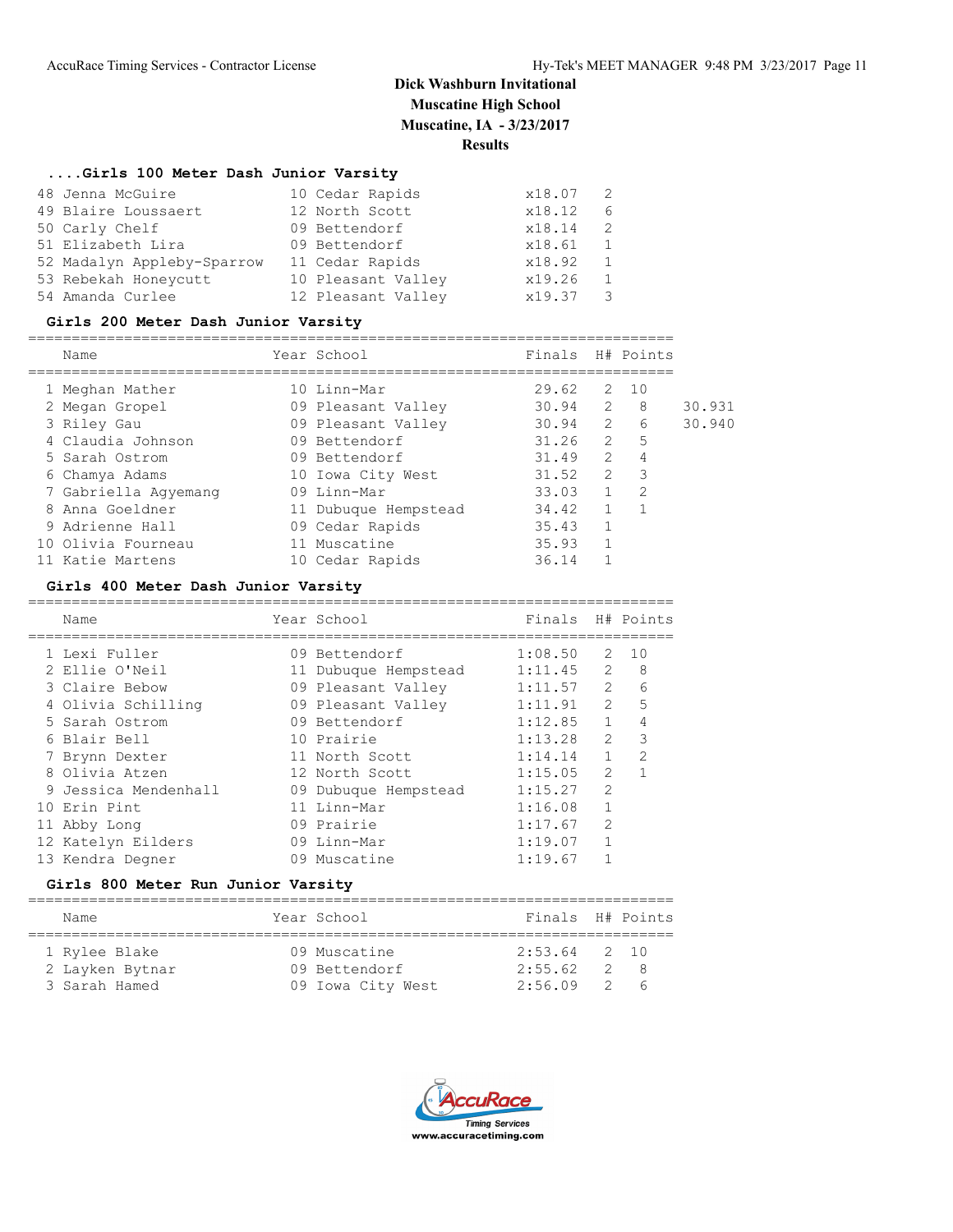## **....Girls 800 Meter Run Junior Varsity**

| 4 Abby Long             | 09 Prairie           | 3:03.85 | 2              | .5             |
|-------------------------|----------------------|---------|----------------|----------------|
| 5 Melissa Gatlin        | 11 Pleasant Valley   | 3:06.10 | 2              | $\overline{4}$ |
| 6 Erin Woodford         | 11 Pleasant Valley   | 3:09.65 | $\mathbf{1}$   | 3              |
| 7 Katelyn Eilders       | 09 Linn-Mar          | 3:10.40 | 2              | 2              |
| 8 Kaitlynn Harford      | 09 Linn-Mar          | 3:11.66 |                |                |
| 9 Rylyn Fletcher        | 12 North Scott       | 3:12.89 | $\mathbf{1}$   |                |
| 10 Claire Schneidermann | 12 Cedar Rapids      | 3:15.77 | $\mathbf{1}$   |                |
| 11 Brianna Hughes       | 10 North Scott       | 3:18.28 | $\mathbf{1}$   |                |
| 12 Ariel Jordan         | 09 Prairie           | 3:27.37 | $\mathbf{1}$   |                |
| 13 Lizzie Grace         | 12 Dubuque Hempstead | 3:28.27 | $\overline{2}$ |                |
| 14 Mallory Dillon       | 11 Dubuque Hempstead | 3:33.87 |                |                |

## **Girls 1500 Meter Run Junior Varsity**

|   | Name                | Year School          | Finals   | Points         |
|---|---------------------|----------------------|----------|----------------|
|   | 1 Emma Kelley       | 10 Linn-Mar          | 5:39.51  | 10             |
|   | 2 Emma Durian       | 10 Iowa City West    | 5:40.40  | 8              |
|   | 3 Tori Roth         | 12 Muscatine         | 5:48.14  | 6              |
|   | Ellie Gretter       | 11 Iowa City West    | 5:52.28  | 5              |
|   | 5 Kayci Gatlin      | 09 Pleasant Valley   | 5:58.67  | 4              |
| 6 | Nyah Block          | 11 Bettendorf        | 5:58.68  | 3              |
|   | 7 Grace D'Antico    | 11 Pleasant Valley   | 6:03.28  | $\overline{2}$ |
|   | 8 Peyton Bytnar     | 09 Bettendorf        | 6:03.80  | 1              |
|   | 9 Becca Zilliq      | 12 Dubuque Hempstead | 6:08.17  |                |
|   | 10 AJ Kendrick      | 10 Linn-Mar          | 6:14.04  |                |
|   | 11 Autumn Brosius   | 11 Dubuque Hempstead | 6:31.22  |                |
|   | 12 Rebekah Scott    | 09 Linn-Mar          | x6:31.86 |                |
|   | 13 Marin Doyle      | 09 Linn-Mar          | x7:08.80 |                |
|   | 14 Hannah Kamphaugh | 09 Linn-Mar          | x7:15.18 |                |
|   | 15 Megan Bunce      | 11 Linn-Mar          | x7:27.85 |                |
|   | 16 Megan Rogers     | 10 Cedar Rapids      | 8:00.34  |                |

## **Girls 3000 Meter Run Junior Varsity**

| Name               | Year School          | Finals   | Points          |
|--------------------|----------------------|----------|-----------------|
| 1 Lauren Buechel   | 09 Pleasant Valley   | 12:03.44 | 10              |
| 2 Chloe Greig      | 10 Pleasant Valley   | 12:59.72 | 8               |
| 3 Olivia Genskow   | 09 Linn-Mar          | 13:21.94 | $6\overline{6}$ |
| 4 Elise Cagnard    | 09 Linn-Mar          | 13:28.54 | .5              |
| 5 Lilly Ries       | 11 Dubuque Hempstead | 13:58.55 |                 |
| 6 Samantha Forrest | 09 Prairie           | 14:02.81 | 3               |
| 7 Natasha Nichols  | 12 Cedar Rapids      | 15:35.58 | 2               |
| 8 Allison Laud     | 10 Prairie           | 16:35.20 |                 |
|                    |                      |          |                 |

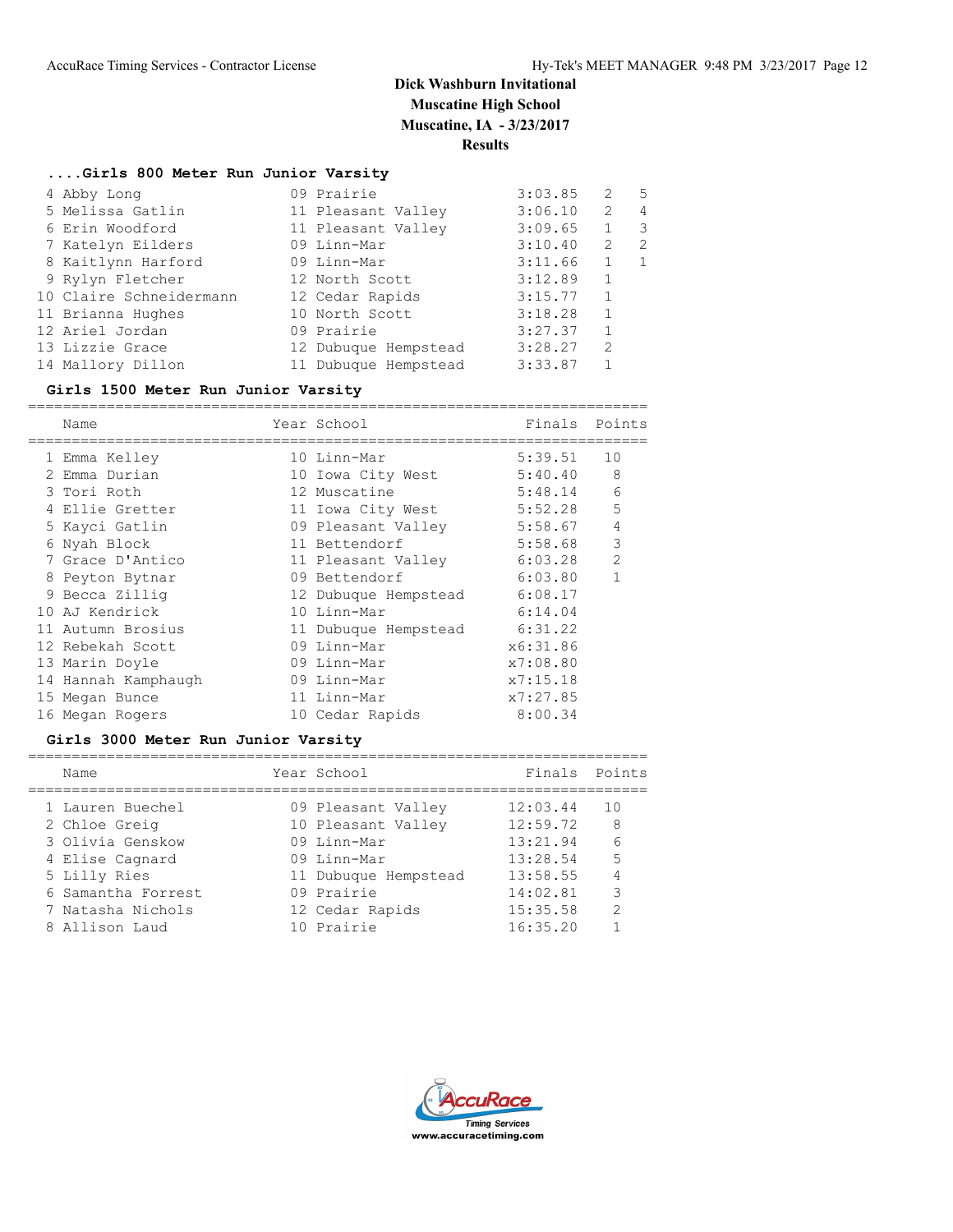## **Girls 100 Meter Hurdles Junior Varsity**

| Name              | Year School          | Finals |                | H# Points      |
|-------------------|----------------------|--------|----------------|----------------|
| 1 Mia Bruty       | 12 Bettendorf        | 18.11  | 2              | 10             |
| 2 Ashton Catlett  | 10 Prairie           | 18.20  | $\mathbf{1}$   | 8              |
| 3 Sarah Schmitt   | 10 Prairie           | 18.44  | $\overline{2}$ | 6              |
| 4 Alyssa Bemus    | 10 Cedar Rapids      | 18.60  | $\mathbf{1}$   | 5              |
| 5 Susan Anil      | 10 Pleasant Valley   | 19.05  | $\mathbf{1}$   | 4              |
| 6 Ariana Rolle    | 11 Linn-Mar          | 19.22  | $\mathfrak{D}$ | 3              |
| 7 Natalie Young   | 09 Iowa City West    | 19.31  | $\overline{2}$ | $\overline{2}$ |
| 8 Allie Scolaro   | 10 Linn-Mar          | 19.44  | $\mathcal{L}$  |                |
| 9 Mahkenna Lee    | 12 Bettendorf        | 19.71  | $\overline{2}$ |                |
| 10 Tarynn Kuehl   | 09 North Scott       | 19.89  | $\mathcal{P}$  |                |
| 11 Ava Sorgenfrey | 09 Pleasant Valley   | 19.98  |                |                |
| 12 Kari Ramsey    | 12 North Scott       | 20.44  | $\overline{2}$ |                |
| 13 Faith Jasper   | 09 Dubuque Hempstead | 21.80  |                |                |
| 14 Olivia Fransen | 09 Dubuque Hempstead | 22.01  |                |                |
| 15 Alanna Adkins  | 10 Cedar Rapids      | 22.65  |                |                |

### **Girls 400 Meter Hurdles Junior Varsity**

| Name              | Year School        | Finals Points |   |
|-------------------|--------------------|---------------|---|
| 1 Katie Garner    | 09 Pleasant Valley | $1:26.39$ 10  |   |
| 2 Grace Markovich | 12 Bettendorf      | 1:27.14       | 8 |
| 3 Izzy Matthews   | 09 Cedar Rapids    | 1:30.23       |   |
| 4 Lexie Williams  | 10 Bettendorf      | 1:30.68       | 气 |

### **Girls 4x100 Meter Relay Junior Varsity**

| School                   | Finals H# Points      |               |   |
|--------------------------|-----------------------|---------------|---|
| 1 Bettendorf             | 55.89 3 10            |               |   |
| 1) Olivia Lewis 09       | 2) Mia Bruty 12       |               |   |
| 3) Brooke McGee 09       | 4) Tyliyah Parrow 09  |               |   |
| 2 Bettendorf 'B'         | x56.17 3              |               |   |
| 1) Mahkenna Lee 12       | 2) Taylor Gau 11      |               |   |
| 3) Lexi Fuller 09        | 4) Annika Braaten 09  |               |   |
| 3 Iowa City West         | 56.22                 | $\mathcal{L}$ | 8 |
| 1) Leah Elliott 11       | 2) Taylor Cannon 09   |               |   |
| 3) Mia Dillingham 09     | 4) Chamya Adams 10    |               |   |
| 4 Linn-Mar               | 57.35                 | 3             | 6 |
| 1) Amanda Brown 09       | 2) Skyler Presler 09  |               |   |
| 3) Jamison Feldman 09    | 4) Brea Pladsen 12    |               |   |
| 5 Linn-Mar 'B'           | x58.45                | 3             |   |
| 1) Gabriella Aqyemang 09 | 2) Erin Pint 11       |               |   |
| 3) Natalie Neff 09       | 4) Bethany Scott 11   |               |   |
| 6 Linn-Mar 'C'           | x59.11                | 3             |   |
| 1) Brooklyn Gries 11     | 2) Sophie Wilbanks 09 |               |   |
| 3) Briesjiet Rivoire 09  | 4) Karli Michael 09   |               |   |

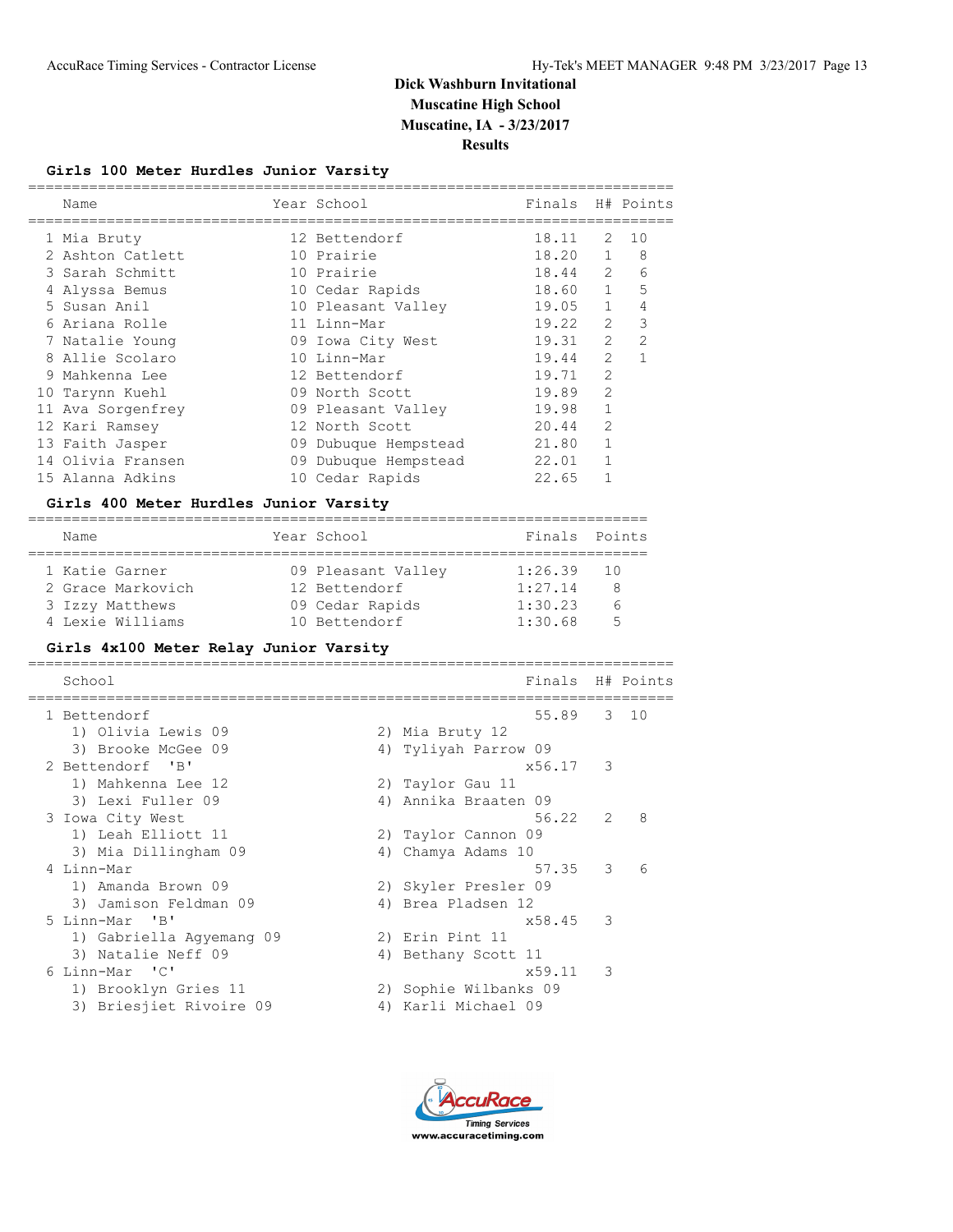## **Dick Washburn Invitational Muscatine High School**

**Muscatine, IA - 3/23/2017**

### **Results**

### **....Girls 4x100 Meter Relay Junior Varsity**

| Linn-Mar 'D'           | x59.77                  | 3              |                |
|------------------------|-------------------------|----------------|----------------|
| 1) Markea Jackson 09   | 2) Liza Delagardelle 09 |                |                |
| 3) Tess Hooten 09      | 4) Viola Notsch 11      |                |                |
| 8 Pleasant Valley 'C'  | x59.84                  | 2              |                |
| 1) Tyra Williams 09    | 2) Maria Vaaler 09      |                |                |
| 3) Isabella Perales 11 | 4) Cienna Pangan 09     |                |                |
| 9 Bettendorf 'D'       | x59.92                  | $\mathbf{1}$   |                |
| 1) Reagan Watkins 09   | 2) Izzy Matthys 10      |                |                |
| 3) Sarah Ostrom 09     | 4) Eliza Sherman 09     |                |                |
| 10 Muscatine           | 1:00.81                 | $\mathbf{1}$   | 5              |
| 1) Lauren Dirth 09     | 2) Lilliana Cardona 11  |                |                |
| 3) Kendra Degner 09    | 4) Tori Roth 12         |                |                |
| 11 Pleasant Valley     | 1:01.04                 | 3              | $\overline{4}$ |
| 1) Jade James 11       | 2) Audrey Sexton 09     |                |                |
| 3) Hannah Lederman 09  | 4) Kelsey Wood 10       |                |                |
| 12 Dubuque Hempstead   | 1:01.30                 | $\overline{2}$ | 3              |
| 1) Bailey Tonn 09      | 2) Jayda Galle 09       |                |                |
| 3) Lauren Neuhaus 09   | 4) Cali Smith 09        |                |                |
| 13 Pleasant Valley 'B' | x1:02.14                | $\mathcal{L}$  |                |
| 1) Laurin Baker 10     | 2) Morgan Horaney 11    |                |                |
| 3) Gibson Yost 10      | 4) Maddie Anthony 09    |                |                |
| 14 Linn-Mar 'E'        | x1:03.80                | 3              |                |
| 1) Katie Smith 11      | 2) Maddie Harper 12     |                |                |
| 3) Megan Norris 09     | 4) Nia Purchase 09      |                |                |
| 15 Bettendorf 'C'      | x1:06.63                | $\mathbf{1}$   |                |
| 1) Bailey Pate 12      | 2) Faye Blackman 09     |                |                |
| 3) Allie Laird 09      | 4) Carly Chelf 09       |                |                |

#### **Girls 4x200 Meter Relay Junior Varsity**

School **Finals** Points Points Points Points Points Points Points Points Points Points Points Points Points Points Points Points Points Points Points Points Points Points Points Points Points Points Points Points Points Poi ======================================================================= 1 Bettendorf 2:01.41 10 1) Taylor Gau 11 2) Claudia Johnson 09 3) Gillian Borden 09 (4) Emma Johnson 10 2 Prairie 2:02.96 8 1) Lauren Lacy 09 2) Olivia Nurre 11 3) Avery Smith 10 4) Anika Pisarik 09 3 Pleasant Valley 2:03.85 6 1) Olivia Penland 10 2) Morgan Horaney 11 3) Sara Hoskins 09 (4) Caitlin Crome 09 4 Linn-Mar 2:05.95 5 1) Sophie Wilbanks 09 2) Katie Smith 11 3) Chloe Rausch 09 4) Jamison Feldman 09 5 Dubuque Hempstead 2:12.27 4 1) Hailey Klein 10 2) Skylnn Reding 09 3) Emma Powers 09 (4) Haley Manders 11 6 Cedar Rapids Washington 2:14.63 3 1) DaRianna Meekins-Murray 09 2) Paige Pridegon 11

=======================================================================

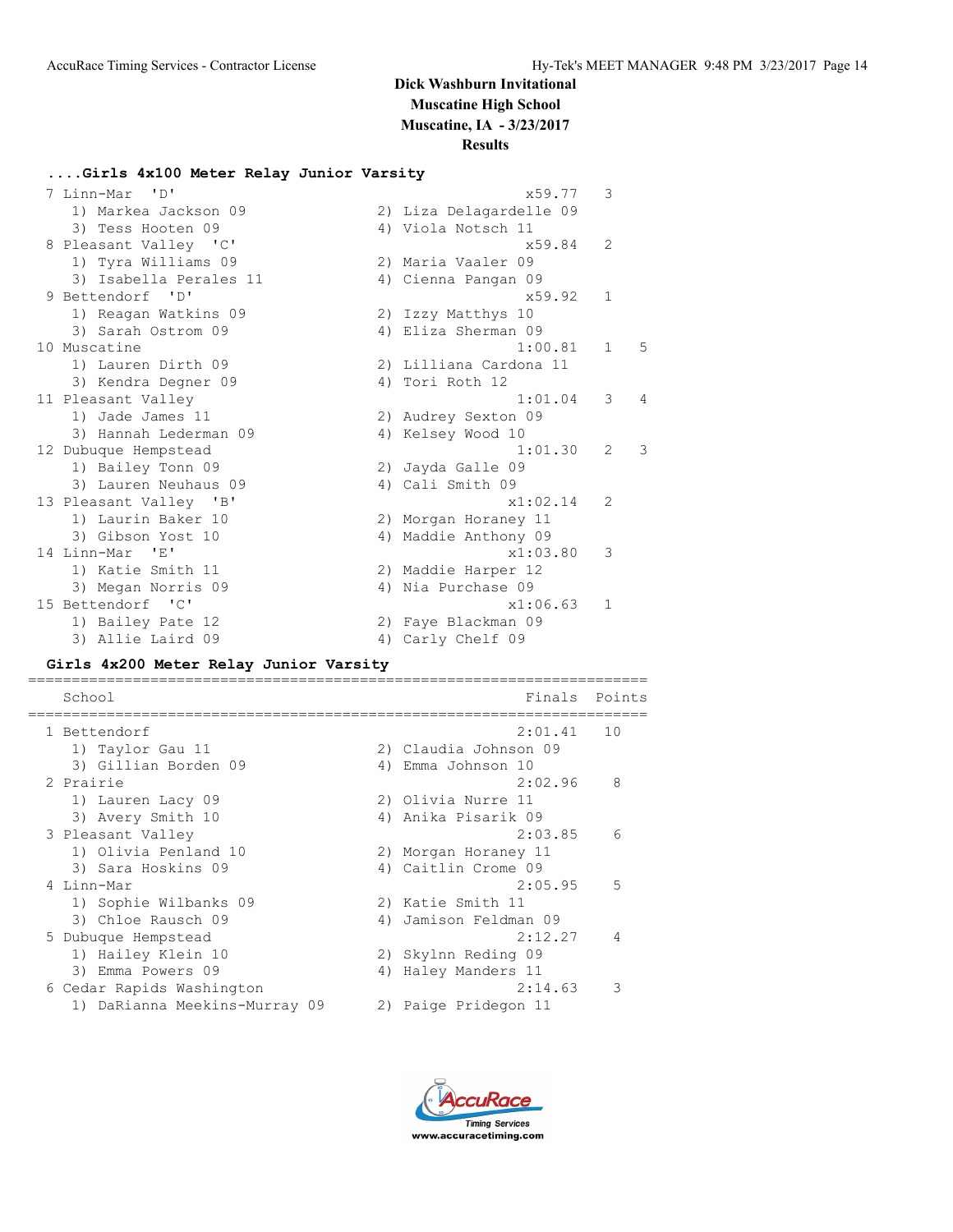**....Girls 4x200 Meter Relay Junior Varsity**

3) Meisha Pitts 09 4) Lindsey Yock 11

#### **Girls 4x400 Meter Relay Junior Varsity**

| School                | Finals                  | Points |
|-----------------------|-------------------------|--------|
| 1 Bettendorf          | 4:33.35                 | 10     |
| 1) Breanna Vermeer 09 | 2) Kylie Wroblewski 10  |        |
| 3) Rylee Ramstack 10  | 4) Taylor Mitchell 12   |        |
| 2 Pleasant Valley     | 4:50.23                 | 8      |
| 1) Savannah Conway 11 | 2) Grace Theilen 09     |        |
| 3) Abby Davison 11    | 4) Sophie Curtis 09     |        |
| 3 Iowa City West      | 4:57.01                 | 6      |
| 1) Natalie Young 09   | 2) Annika Jensen 12     |        |
| 3) Sarah Hamed 09     | 4) Emma Grace Shoppa 09 |        |
| 4 Muscatine           | 5:02.18                 | .5     |
| 1) Molly Tigrett 11   | 2) Natasha Rojas 09     |        |
| 3) Rylee Blake 09     | Raquel Navarette 09     |        |

=======================================================================

#### **Girls 4x800 Meter Relay Junior Varsity**

School **Finals** Points ======================================================================= 1 Muscatine 11:26.72 10 1) Alana Harter 12 2) Olivia Fourneau 11 3) Lauren Dirth 09 4) Rylee Blake 09 2 Pleasant Valley 12:00.32 8 1) Shannon Mullen 10 2) Elizabeth Honeycutt 11 3) Claire Tomlinson 09 4) Claire Fields 09 3 Dubuque Hempstead 12:06.72 6 1) Sage Smith 11 2) Emerson Rheingans 11 3) Claire Paulson 09 4) Ashley Leibfried 12 1) Sage Smith 11 (1993) 2) Emerson Rheingans 11<br>
13) Claire Paulson 09 (1994) 4) Ashley Leibfried 12<br>
12:07.85 5 1) Emma Doyle 10 2) Faith Weis 09 3) Olivia Bert 10  $\hskip1cm$  4) Reily Donovan 09 5 Linn-Mar 12:38.20 4 1) Kaitlynn Harford 09 2) Hannah Kamphaugh 09 3) Rebekah Scott 09 1 4) Marin Doyle 09 6 Prairie 12:39.79 3 1) Anna Boller 09 2) McKenzie Kohl 09 3) Haley Duerksen 09 4) JoJo Miller 09 7 North Scott 12:42.82 2 1) Lexi Soedt 11 2) Rylyn Fletcher 12 3) Brynn Dexter 11 1988 (4) Brianna Hughes 10

**Timina Services** www.accuracetiming.com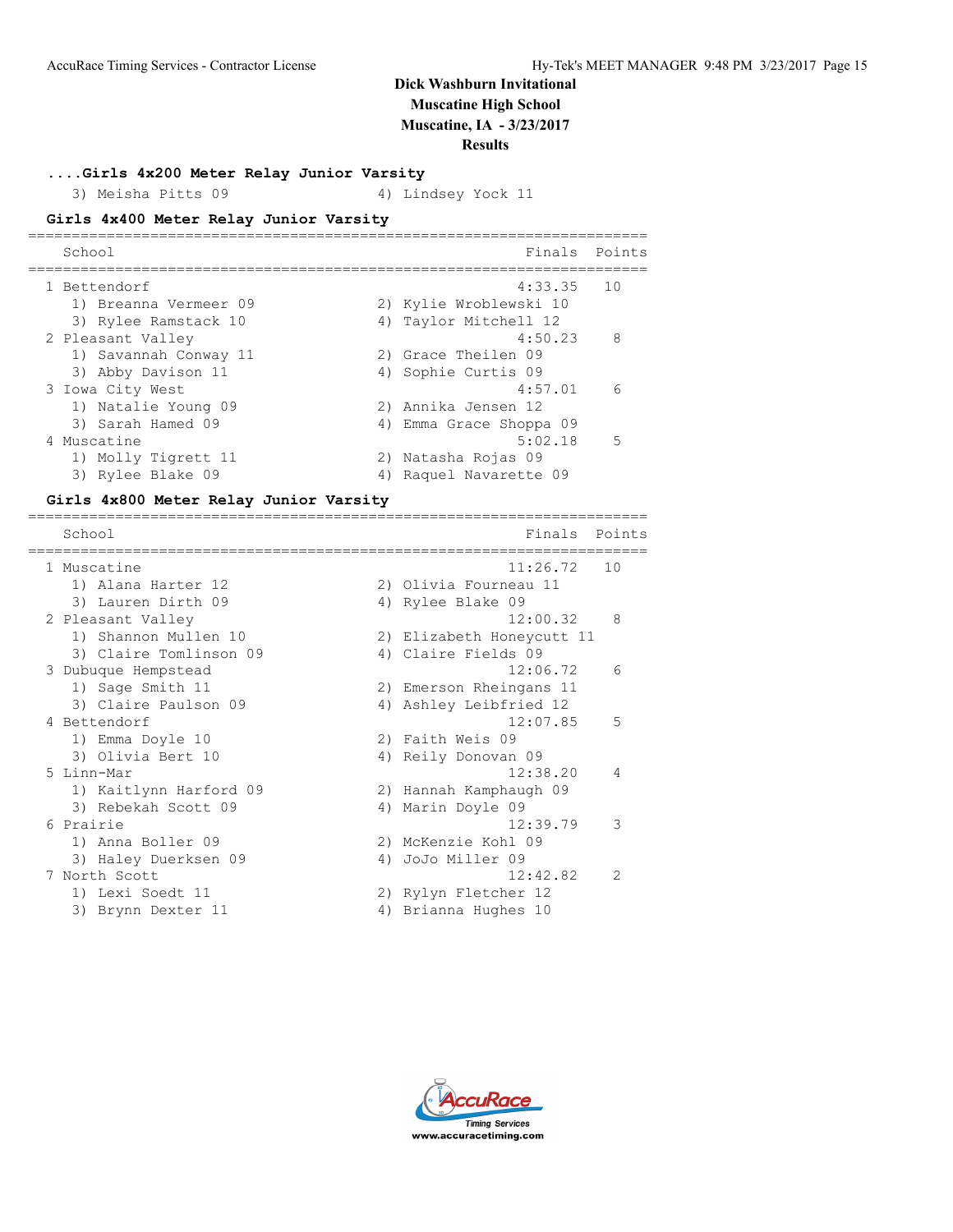**Results**

### **Girls 800 Sprint Medley Junior Varsity**

| School                    |    | Finals                | Points         |
|---------------------------|----|-----------------------|----------------|
| 1 Prairie                 |    | 2:06.81               | 10             |
| 1) Lauren Lacy 09         |    | 2) Avery Smith 10     |                |
| 3) Anika Pisarik 09       |    | 4) Cassidy Kline 09   |                |
| 2 Bettendorf              |    | 2:07.43               | 8              |
| 1) Gillian Borden 09      |    | 2) Brooke McGee 09    |                |
| 3) Izzy Matthys 10        | 4) | Emma Johnson 10       |                |
| 3 Pleasant Valley         |    | 2:11.03               | 6              |
| 1) Olivia Penland 10      |    | 2) Konala Johnson 09  |                |
| 3) Hannah Lederman 09     | 4) | Abby Davison 11       |                |
| 4 Linn-Mar                |    | 2:15.13               | 5              |
| 1) Amanda Brown 09        |    | 2) Natalie Neff 09    |                |
| 3) Karli Michael 09       |    | 4) Ashlyn Stuecker 09 |                |
| 5 North Scott             |    | 2:17.45               | $\overline{4}$ |
| 1) Sidney Bahns 09        |    | 2) Emily Latham 11    |                |
| 3) Jayda Brunkan 09       |    | 4) Brenna Bullock 09  |                |
| 6 Cedar Rapids Washington |    | 2:21.56               | 3              |
| 1) Jenna McGuire 10       |    | 2) Meisha Pitts 09    |                |
| 3) Arieana Johnson 09     | 4) | Izzy Matthews 09      |                |

#### **Girls Distance Medley Junior Varsity**

======================================================================= School **Finals** Points ======================================================================= 1 Prairie 4:59.30 10 1) Olivia Nurre 11 2) Avery Smith 10 3) Raegan Geary 11 (4) Paige Possehl 11 2 Pleasant Valley 5:05.09 8 1) Ashlyn Haack 11 2) Laurin Baker 10 3) Marielle Delpilar 09 4) Holyn Doran 09 3 Dubuque Hempstead 5:09.61 6 1) Jayda Galle 09 2) Abby Kallaher 09 3) Erin McGrath 11 1 4) Heather Morley 11 4 Bettendorf 5:13.19 5 1) Jessica Wells 10 2) Rylee Nettleton 11 3) Rylee Ramstack 10 4) Layken Bytnar 09 5 Linn-Mar 5:19.38 4 1) Bethany Scott 11 2) Brooklyn Gries 11 3) Ashlyn Stuecker 09 4) Crystal Barajas-Peterson 12 6 North Scott 5:47.85 3<br>1) Alexis Cary 09 3<br>2) Sidney Bahns 09 2) Sidney Bahns 09<br>
<sup>1</sup>) Margar Cartes 12 3) Brenna Bullock 09 4) Morgan Santee 11

#### **Girls 4x100 Meter Shuttle Hurdle Junior Varsity**

| School           | Finals H# Points |  |
|------------------|------------------|--|
| 1 Iowa City West | $1:14.94$ 2 10   |  |

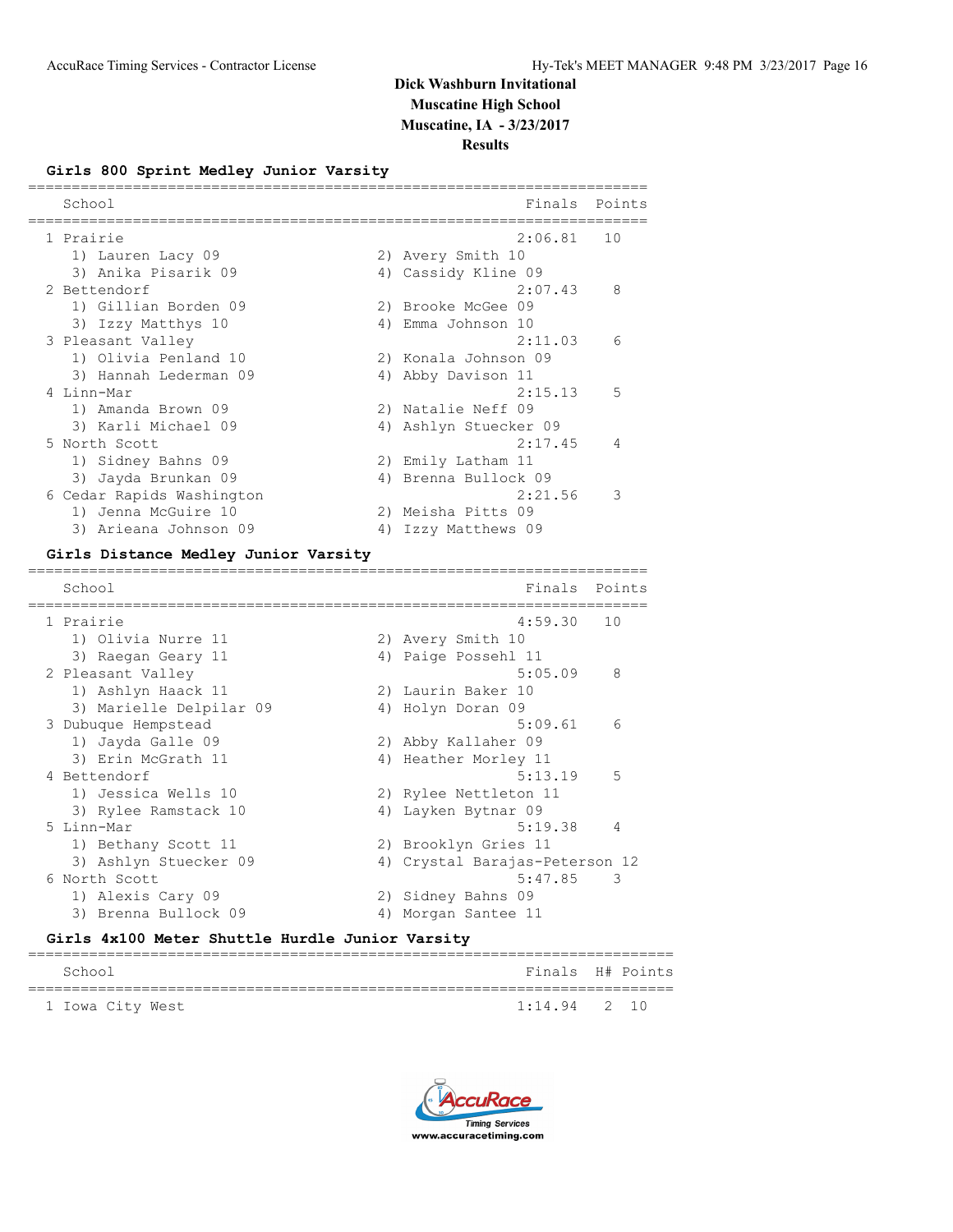## **....Girls 4x100 Meter Shuttle Hurdle Junior Varsity**

| 1) Taylor Cannon 09       |    | 2) Elizabeth Davis 09   |                |                |
|---------------------------|----|-------------------------|----------------|----------------|
| 3) Leah Elliott 11        |    | 4) Natalie Young 09     |                |                |
| 2 North Scott             |    | 1:17.41                 | $\overline{2}$ | -8             |
| 1) Brittany Bullock 11    |    | 2) Kari Ramsey 12       |                |                |
| 3) Sophie Hughes 09       |    | 4) Tarynn Kuehl 09      |                |                |
| 3 Bettendorf              |    | 1:19.74                 | $\mathcal{L}$  | 6              |
| 1) Alli Dykstra 10        |    | 2) Maggie Cullum 09     |                |                |
| 3) Gillian Borden 09      |    | 4) Grace Markovich 12   |                |                |
| 4 Pleasant Valley         |    | 1:24.29                 | $\mathbf{1}$   | 5              |
| 1) Susan Anil 10          |    | 2) Sophie Curtis 09     |                |                |
| 3) Ava Sorgenfrey 09      |    | 4) Cienna Pangan 09     |                |                |
| 5 Linn-Mar                |    | 1:27.86                 | $\mathbf{1}$   | $\overline{4}$ |
| 1) Allie Scolaro 10       |    | 2) Briesjiet Rivoire 09 |                |                |
| 3) Megan Norris 09        |    | 4) Jenna Carney 09      |                |                |
| 6 Dubuque Hempstead       |    | 1:28.98                 | $\mathcal{L}$  | $\mathcal{L}$  |
| 1) Lauren Neuhaus 09      |    | 2) Faith Jasper 09      |                |                |
| 3) Emma Powers 09         |    | 4) Moriah Zimmerman 10  |                |                |
| 7 Cedar Rapids Washington |    | 1:41.82                 | $\mathbf{1}$   | $\mathcal{L}$  |
| 1) Ellie Martens 09       |    | 2) Rachel Hartwig 11    |                |                |
| 3) Alanna Adkins 10       | 4) | Amyah Arrington 10      |                |                |

#### **Girls High Jump Junior Varsity**

| Name                | Year School          | Finals Points |                |
|---------------------|----------------------|---------------|----------------|
|                     |                      |               |                |
| 1 Bailey Sandman    | 12 Dubuque Hempstead | $4 - 08.00$   | 10             |
| 2 Claudia Johnson   | 09 Bettendorf        | $4 - 06.00$   | 8              |
| 3 Lucy Foley        | 11 Pleasant Valley   | J4-06.00      | 6              |
| 4 Brooke McGee      | 09 Bettendorf        | $4 - 04.00$   | 5              |
| 5 Sophie Wilbanks   | 09 Linn-Mar          | $4 - 02.00$   | 3.50           |
| 5 Martha Behnke     | 11 North Scott       | 4-02.00       | 3.50           |
| 7 Jenna Carney      | 09 Linn-Mar          | J4-02.00      | $\overline{2}$ |
| 8 Ava Sorgenfrey    | 09 Pleasant Valley   | $4 - 00.00$   | $\mathbf{1}$   |
| 9 Emma Johnson      | 10 Bettendorf        | xJ4-00.00     |                |
| 10 Alexis Cary      | 09 North Scott       | $J4 - 00.00$  |                |
| -- Grace Theilen    | 09 Pleasant Valley   | ΝH            |                |
| -- Jenna Wagemester | 11 Prairie           | ΝH            |                |
| -- Riley Gau        | 09 Pleasant Valley   | ΝH            |                |
| -- Lexi Horaney     | 09 Pleasant Valley   | ΝH            |                |
| -- Natasha Rojas    | 09 Muscatine         | NΗ            |                |

### **Girls Long Jump Junior Varsity**

| Name              | Year School        | Finals Points |      |
|-------------------|--------------------|---------------|------|
|                   |                    |               |      |
| 1 Peyton Steva    | 10 Iowa City West  | $13 - 01.50$  | - 10 |
| 2 Sarah Schmitt   | 10 Prairie         | $12 - 11.75$  | -8   |
| 3 Kaitlyn Lathrop | 10 Muscatine       | $12 - 11.00$  | 6    |
| 4 Emma Hartz      | 11 Pleasant Valley | $12 - 07.00$  | 5    |

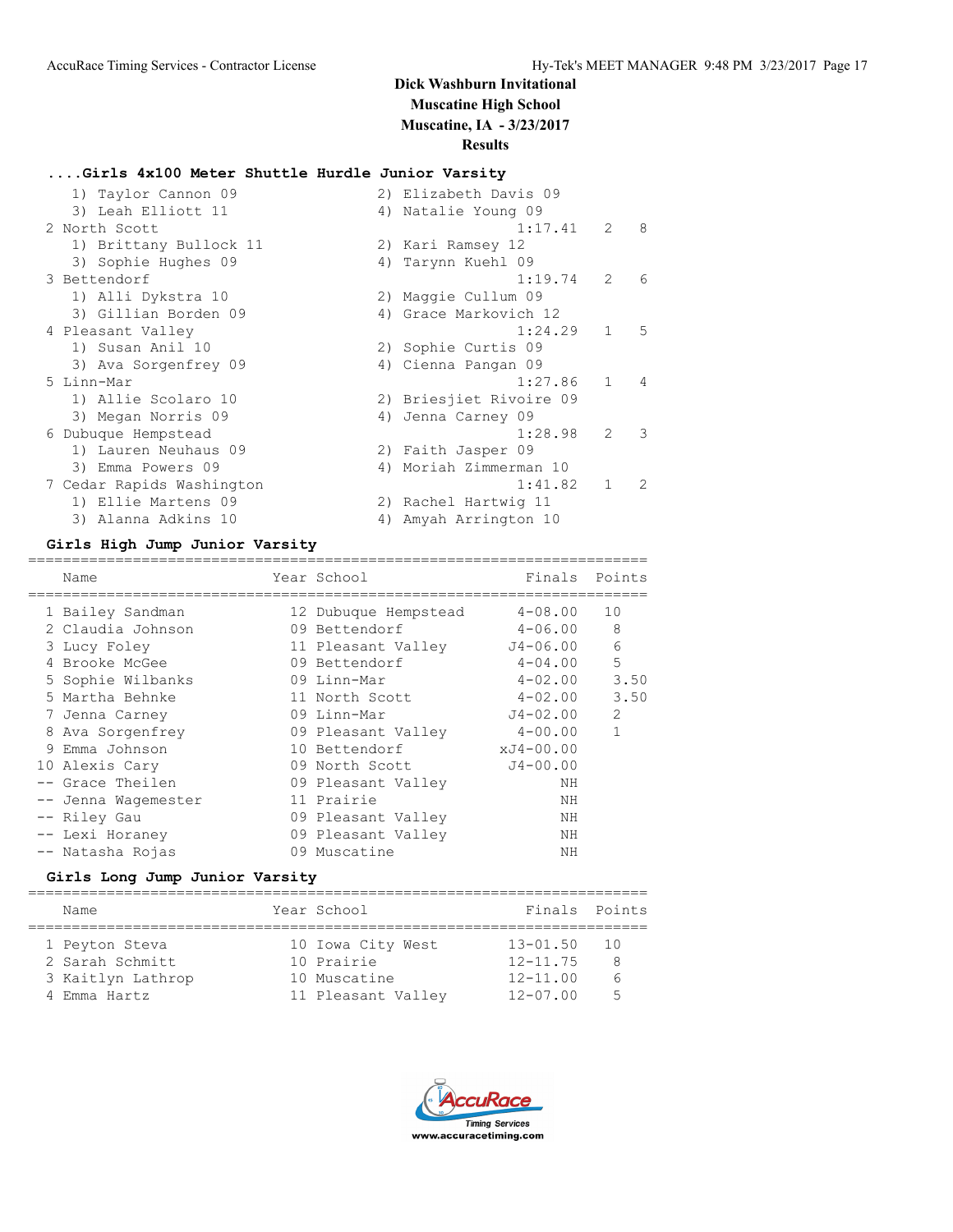#### **....Girls Long Jump Junior Varsity**

| 5 Jenna Coates     | 11 Dubuque Hempstead | $12 - 04.25$  | 4              |
|--------------------|----------------------|---------------|----------------|
| 6 Jazmyn Whitfield | 11 Pleasant Valley   | $12 - 03.75$  | 3              |
| 7 Mia Dillingham   | 09 Iowa City West    | $12 - 01.00$  | $\overline{2}$ |
| 8 Olivia Nurre     | 11 Prairie           | $11 - 10.50$  | $\mathbf{1}$   |
| 9 Ava Young        | 09 Bettendorf        | $11 - 10.00$  |                |
| 10 Rylee Blake     | 09 Muscatine         | $11 - 08.25$  |                |
| 11 Emma Coates     | 09 Dubuque Hempstead | $11 - 05.75$  |                |
| 12 Jayda Brunkan   | 09 North Scott       | $11 - 03.25$  |                |
| 13 Bailey Tonn     | 09 Dubuque Hempstead | $x11 - 03.00$ |                |
| 14 Ashley Woodford | 09 Pleasant Valley   | $x10-03.75$   |                |
| 15 Lexie Williams  | 10 Bettendorf        | $10 - 03.25$  |                |
| 16 Tyra Williams   | 09 Pleasant Valley   | $x10-02.50$   |                |
| 17 Haley Manders   | 11 Dubuque Hempstead | $x9 - 05.00$  |                |
| 18 Martha Behnke   | 11 North Scott       | $8 - 10.75$   |                |

#### **Girls Shot Put Junior Varsity**

======================================================================= Name **Year School** Finals Points ======================================================================= 1 Lily Vela 10 Muscatine 33-05.00 10 2 Alexie Little 09 Iowa City West 32-00.00 8 3 Madison Fleckenstein 10 Dubuque Hempstead 31-05.00 6 4 Delaney Burt 12 Iowa City West 29-03.00 5 5 Skyler Soppe 10 Dubuque Hempstead 29-02.00 4 6 Ashtyn Martin 10 Prairie 27-02.50 3 7 Kora Nagle 11 North Scott 27-02.00 2 8 Casey Lewis 12 North Scott 26-06.00 1 9 Bayanna Berry 09 Cedar Rapids 25-11.00 10 Molly Kliest 10 Linn-Mar 25-10.00 11 Orianna Crusoe 09 Cedar Rapids 25-07.00 12 Raegyn Niles 10 Muscatine 25-04.00 13 Maddie Vaske 11 Prairie 25-03.00 14 Kaitlyn Gammon 09 Prairie x25-00.00 15 Kendra Thompson 12 Linn-Mar 24-04.00 16 Riley Kay 09 Dubuque Hempstead x24-03.00 17 Kayla Hoeger 12 North Scott x23-10.00 18 Jenna Merritt 09 Linn-Mar x23-08.50 19 Mykenah Gorkow-Mitchell 09 Linn-Mar x23-00.50 20 Patricia Bettis 09 Pleasant Valley 22-04.50 21 Cidney Hoerner 09 North Scott x22-03.50 22 Brianna Brauner 10 Pleasant Valley 22-00.50 23 Aurora Gentz 11 North Scott x21-09.50 24 Sarah Canfield 10 Bettendorf J21-09.50 25 Laurel Haverkamp 09 Iowa City West x21-04.50 26 Masiya Fields 09 Cedar Rapids x21-03.50 27 Cassie Pasker 09 Prairie x20-07.00 28 Emma Decker 09 Dubuque Hempstead x19-06.50 29 Presley Sherrets 11 Prairie x18-07.00 30 Amanda Chariton 09 Linn-Mar x17-10.00

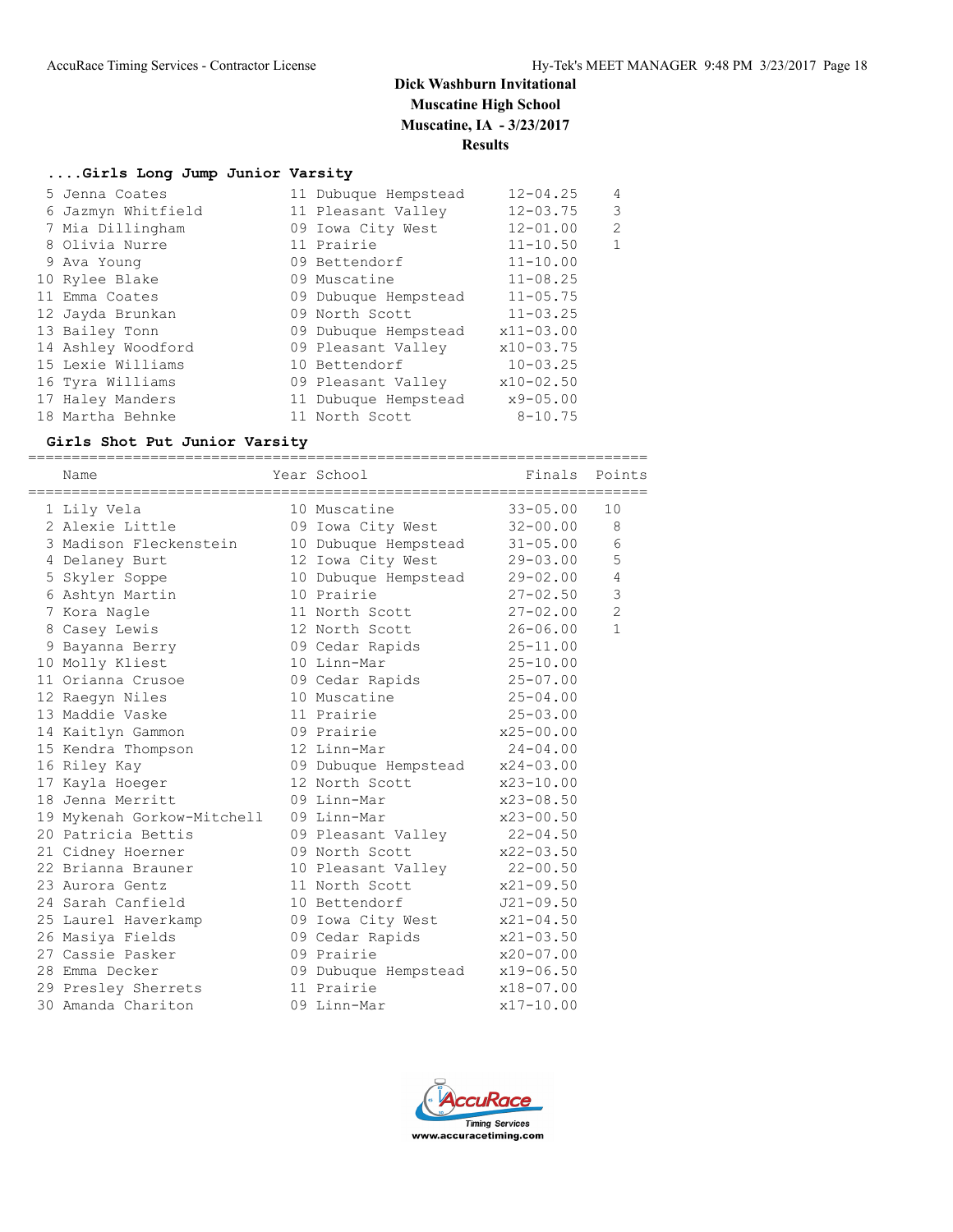## **....Girls Shot Put Junior Varsity**

| 31 Grace Estenson   | 09 Prairie         | $x17 - 06.50$ |
|---------------------|--------------------|---------------|
| 32 Hannah Crowley   | 09 Pleasant Valley | $x17 - 05.00$ |
| 33 Zayna Evans      | 09 Prairie         | $x17 - 04.00$ |
| 34 Lauren Gull      | 10 Pleasant Valley | $x16 - 08.00$ |
| 35 Madison Warhurst | 10 North Scott     | $x16 - 07.50$ |
| 36 Abby Stegemoller | 09 Prairie         | $x15 - 04.50$ |
| -- Chloe Rausch     | 09 Linn-Mar        | <b>ND</b>     |
| -- Jayla Terry      | 09 Cedar Rapids    | ND.           |
| -- Maleaha Anderegg | 11 Cedar Rapids    | <b>ND</b>     |

## **Girls Discus Throw Junior Varsity**

|  | ===========<br>Name        | Year School          | Finals        | Points         |
|--|----------------------------|----------------------|---------------|----------------|
|  | 1 Madison Fleckenstein     | 10 Dubuque Hempstead | $85 - 09$     | 10             |
|  | 2 Delaney Burt             | 12 Iowa City West    | $85 - 06.50$  | 8              |
|  | 3 Alexie Little            | 09 Iowa City West    | $84 - 01$     | 6              |
|  | 4 Kaitlyn Gammon           | 09 Prairie           | $83 - 00$     | 5              |
|  | 5 Kora Nagle               | 11 North Scott       | $78 - 10$     | $\overline{4}$ |
|  | 6 Riley Kay                | 09 Dubuque Hempstead | $76 - 07.50$  | $\mathcal{S}$  |
|  | 7 Maddie Vaske             | 11 Prairie           | $72 - 10.50$  | $\overline{2}$ |
|  | 8 Megan Oldenburger        | 12 Prairie           | $x70 - 08$    |                |
|  | 9 Casey Lewis              | 12 North Scott       | $68 - 07$     | $\mathbf{1}$   |
|  | 10 Molly Kliest            | 10 Linn-Mar          | $66 - 09.50$  |                |
|  | 11 Mykenah Gorkow-Mitchell | 09 Linn-Mar          | $62 - 11$     |                |
|  | 12 Ashtyn Martin           | 10 Prairie           | $x62 - 07$    |                |
|  | 13 Kayla Hoeger            | 12 North Scott       | $x61 - 09$    |                |
|  | 14 Emma Decker             | 09 Dubuque Hempstead | xJ61-09       |                |
|  | 15 Maria Vaaler            | 09 Pleasant Valley   | $61 - 07$     |                |
|  | 16 Jenna Merritt           | 09 Linn-Mar          | $x60 - 10$    |                |
|  | 17 Aurora Gentz            | 11 North Scott       | $x60 - 05.50$ |                |
|  | 18 Laurel Haverkamp        | 09 Iowa City West    | $x60 - 04$    |                |
|  | 19 Presley Sherrets        | 11 Prairie           | x59-07.50     |                |
|  | 20 Skyler Soppe            | 10 Dubuque Hempstead | x59-02.50     |                |
|  | 21 Brianna Brauner         | 10 Pleasant Valley   | $56 - 02.50$  |                |
|  | 22 Madison Fuller          | 09 Bettendorf        | $52 - 02$     |                |
|  | 23 Zayna Evans             | 09 Prairie           | $x51 - 05.50$ |                |
|  | 24 Navia Baker             | 10 Linn-Mar          | $x50 - 11$    |                |
|  | 25 Grace Estenson          | 09 Prairie           | $x49 - 06$    |                |
|  | 26 Laura Baumhoefener      | 09 Linn-Mar          | $x48 - 07$    |                |
|  | 27 Cassie Pasker           | 09 Prairie           | $x47 - 07.50$ |                |
|  | 28 Amanda Chariton         | 09 Linn-Mar          | $x45 - 05.50$ |                |
|  | 29 Raegyn Niles            | 10 Muscatine         | $42 - 04$     |                |
|  | 30 Chloe Rausch            | 09 Linn-Mar          | $x42 - 00$    |                |
|  | 31 Emma Doyle              | 10 Bettendorf        | $41 - 07$     |                |
|  | 32 Abby Stegemoller        | 09 Prairie           | $x32 - 05.50$ |                |
|  | -- Lily Vela               | 10 Muscatine         | ΝD            |                |
|  | -- Maleaha Anderegg        | 11 Cedar Rapids      | ND            |                |
|  | -- Jayla Terry             | 09 Cedar Rapids      | ND            |                |
|  |                            |                      |               |                |